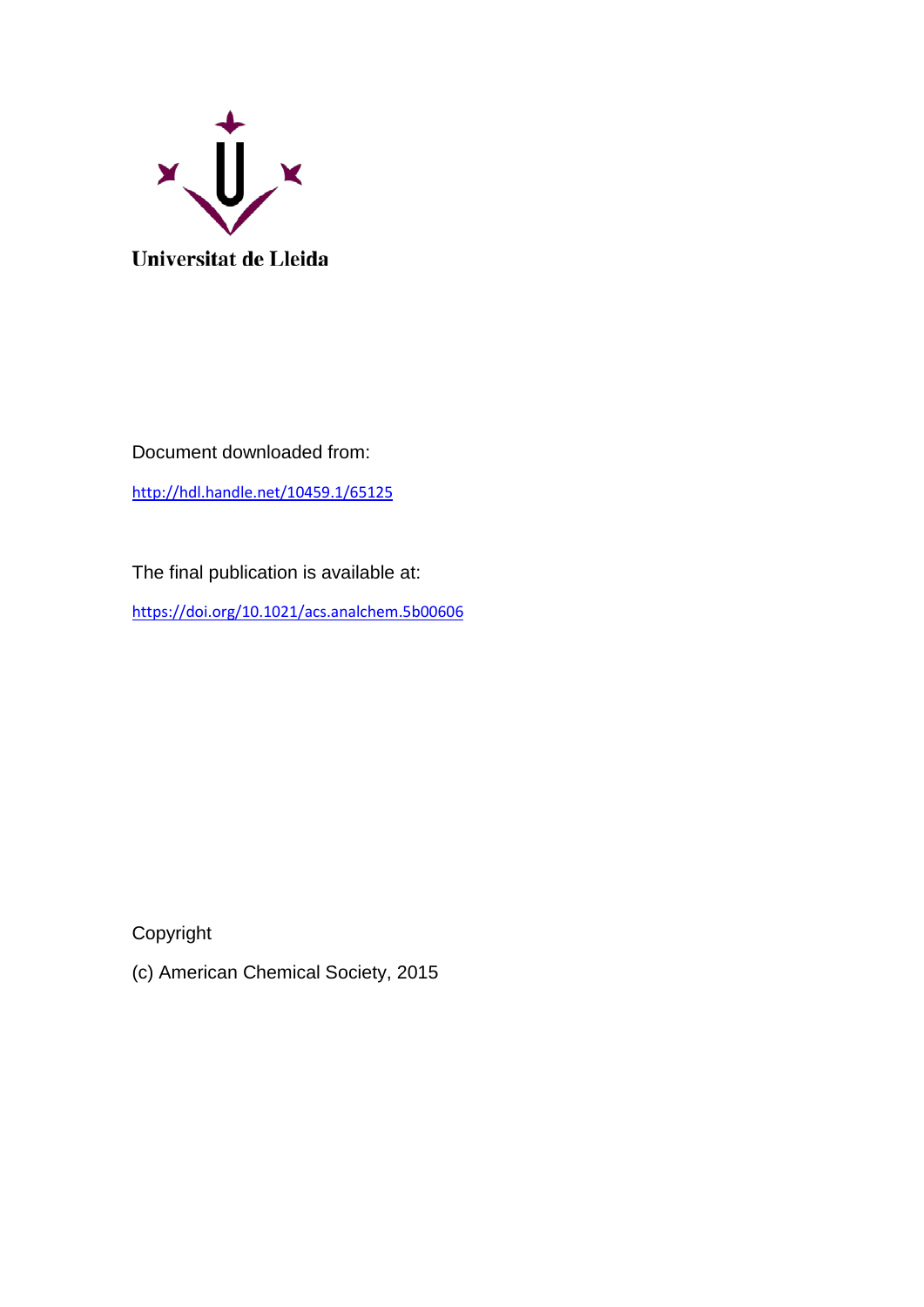# **Determination of the free metal ion concentration using AGNES implemented with environmentally-friendly bismuth film electrodes**

Luciana S. Rocha<sup>a,\*</sup>, Josep Galceran<sup>b</sup>, Jaume Puy  $\frac{b}{c}$  & José Paulo Pinheiro<sup>c</sup>

a CIQA, DQF/FCT, University of Algarve, 8005-139 Faro, Portugal.

b Department of Chemistry, University of Lleida and AGROTECNIO, Rovira Roure 191, 25198 Lleida, Spain

c Laboratoire Interdisciplinaire des Environnements Continentaux, UMR 7360 CNRS - Université de Lorraine, 15 avenue du Charmois, 54500 Vandoeuvre-les-Nancy, France

## **ABSTRACT**

Ex-situ plated Bi film electrodes (Bi-FE) have been employed, for the first time, to measure the free concentration of Pb(II) in aqueous solutions using AGNES (Absence of Gradients and Nernstian Equilibrium Stripping) with Stripping Chronopotentiometry (SCP) quantification. The amount of deposited Pbº, below a certain threshold, follows a Nernstian relationship with the applied potential. This threshold can be interpreted as the frontier of transition from surface deposition to solid (bulk) formation of Pbº. AGNES with Bi-FE yielded a very good detection limit (3 $\sigma$ ) for Pb(II) of 6.0×10<sup>-9</sup> M with an applied gain of 398 and a deposition time of 400 s. The ability of the Bi film electrode to perform speciation measurements was demonstrated for Pb(II)–PSS and Pb(II)–IDA systems. The measured values with the Bi-FE were in good agreement with the values obtained using the Hg film electrode and/or the values reported in the literature.

**Keywords:** AGNES; Bi film electrode; Lead; Stability constants; Speciation <sup>∗</sup>Corresponding author. E-mail: lsrocha@ualg.pt. Tel: +351 289 800 900.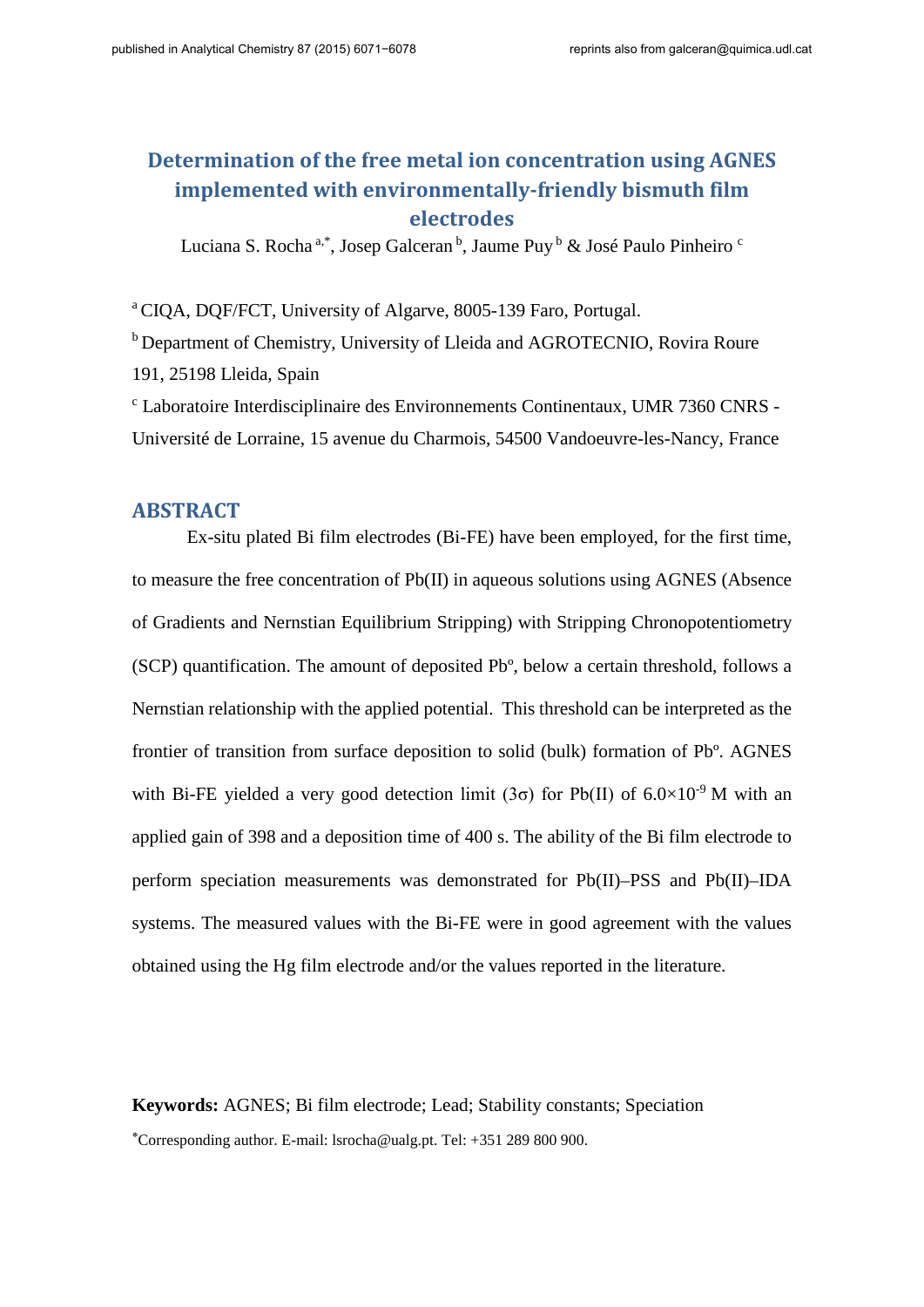## **INTRODUCTION**

The knowledge of the free ion concentration is fundamental to predict the bio-uptake of trace metals in natural aquatic systems<sup>1;2</sup>. A limited number of analytical techniques including Donnan Membrane Tecnique  $(DMT)^{3,4}$ , Complexing Gel Integrated MicroElectrode<sup>5</sup> (CGIME), Permeation Liquid Membrane (PLM)<sup>6;7</sup> or Potentiometry with Ion Selective Electrodes  $(ISE)^8$  can be employed for the determination of the free metal ion concentrations in natural systems. However, ISE generally suffers from lack of sensitivity and the interference from other metal ions, and the commercial Pb-ISE requires total  $Pb(II)$  above micromolar<sup>9</sup>.

In the last decade, Absence of Gradients and Nernstian Equilibrium Stripping  $(AGNES)$  has been specifically designed<sup>10</sup> and developed to determine the free metal ion concentration in aquatic systems<sup>11-14</sup>, overcoming some of the limitations of the former methods. This electroanalytical method consists of two conceptual stages: the deposition and stripping stages. Along the first stage, the metal ion in solution  $M^{2+}$  is reduced to  $M^0$ , until a situation of Nernstian equilibrium with absence of gradients in the concentration profiles is attained. The aim of the second stage<sup>10</sup>, quantification of the accumulated  $M^o$ , can be achieved via different strategies leading to different variants<sup>15</sup>. In this work, Stripping Chronopotentiometry (SCP), which allows the discrimination of interferences and avoids blank measurements, is selected as the second stage of AGNES. A constant oxidizing stripping current is applied until full depletion  $16$ .

Typically, AGNES has been implemented with mercury (Hg) electrodes, including the Hanging Mercury Drop Electrode  $(HMDE)^{17}$ , the Hg-Ir microelectrode<sup>18</sup>, Thin Mercury Film Elctrode  $(TMFE)^{19}$  and the Hg Screen Printed Electrode  $(SPE)^{16;20-22}$ . While these small-volume Hg electrodes offer an attractive performance in the stripping analysis of trace metal ions, alternative electrode materials, with a similar performance,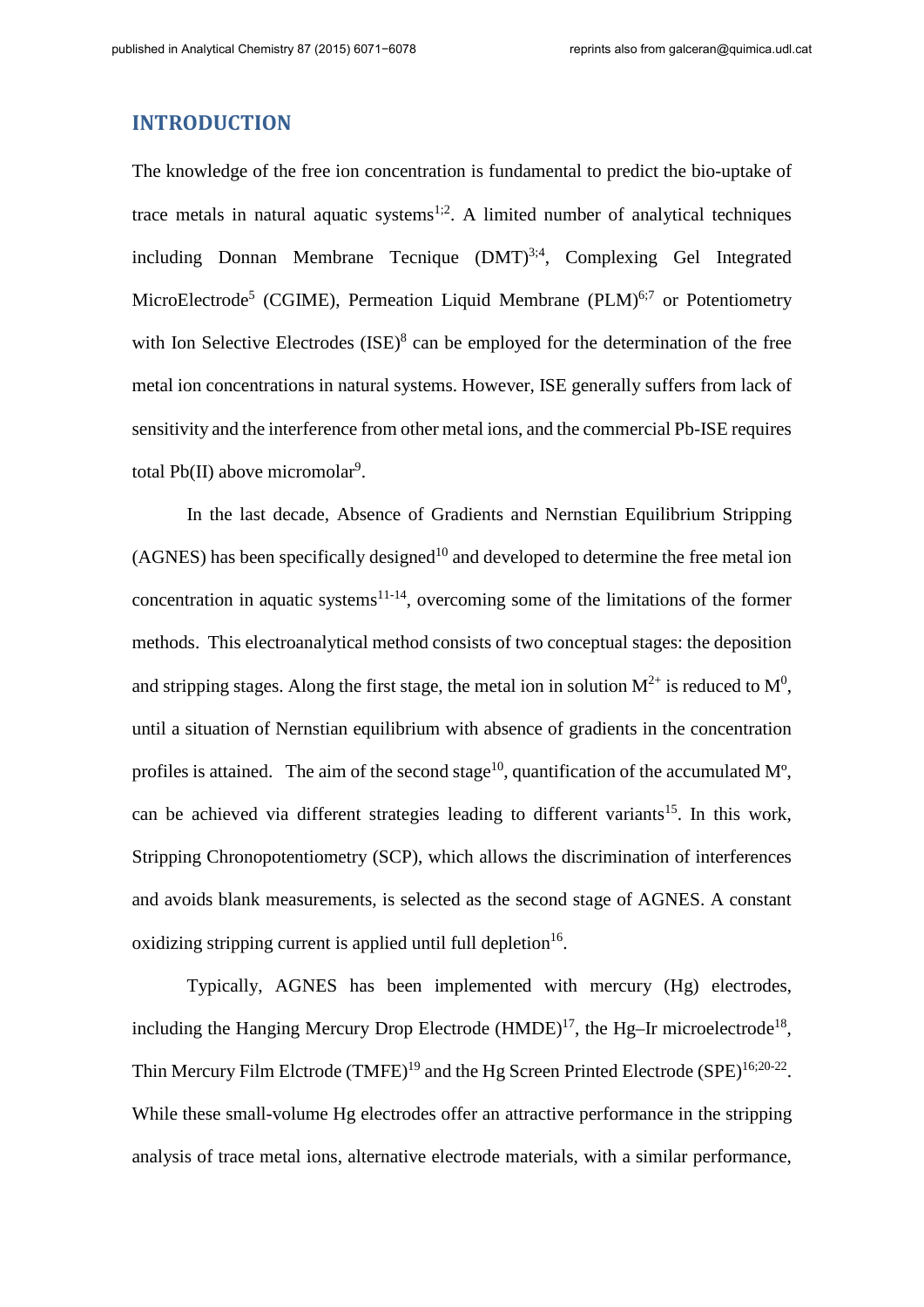are urgently needed for addressing growing concerns regarding the toxicity, volatility and disposal of this element. Bismuth is one of the materials that shows attractive electrochemical features and Bi film electrodes (Bi-FE) have been extensively used in the stripping analysis of trace metals $23-26$ . Recently, the bismuth film electrode was successfully used for speciation analysis of trace metals by stripping chronopotentiometry  $(SCP)$  <sup>27;28</sup>. With the growing demand for on-site analysis, the use of non-toxic Bi-FE can represent a step ahead in going from laboratory to field studies.

The aim of the present work is to describe the implementation of AGNES with Bi-FE electrodes. To achieve this goal, the specific characteristics of *ex-situ* Bi-FE and the required experimental conditions of AGNES technique in the determination of the free concentration of lead(II) will be explored. The metal speciation capability of AGNES-SCP will be tested with polystyrene sulfonate (PSS) (labile system) and iminodiacetate (IDA) (non-labile system). The results will be compared with the data obtained using Hg film electrodes and with the existing theory for quantitative interpretation of SSCP curves.

## **MATERIALS and METHODS**

#### **Reagents**

The chemicals used in the present work were of analytical reagent grade and used asreceived, unless stated otherwise. All solutions were prepared with ultra-pure water (18.3 MΩ cm, Milli-Q systems, Millipore-waters). Nitric acid 65% (suprapur) and the standard stock solutions of mercury nitrate (1001±2 mg L<sup>-1</sup>) and lead nitrate (999±2 mg L<sup>-1</sup>) were purchased from Merck. Pb(II) solutions were prepared from dilution of the certified standard. Sodium nitrate electrolyte solution (0.01M) and MES (2-(N-morpholino)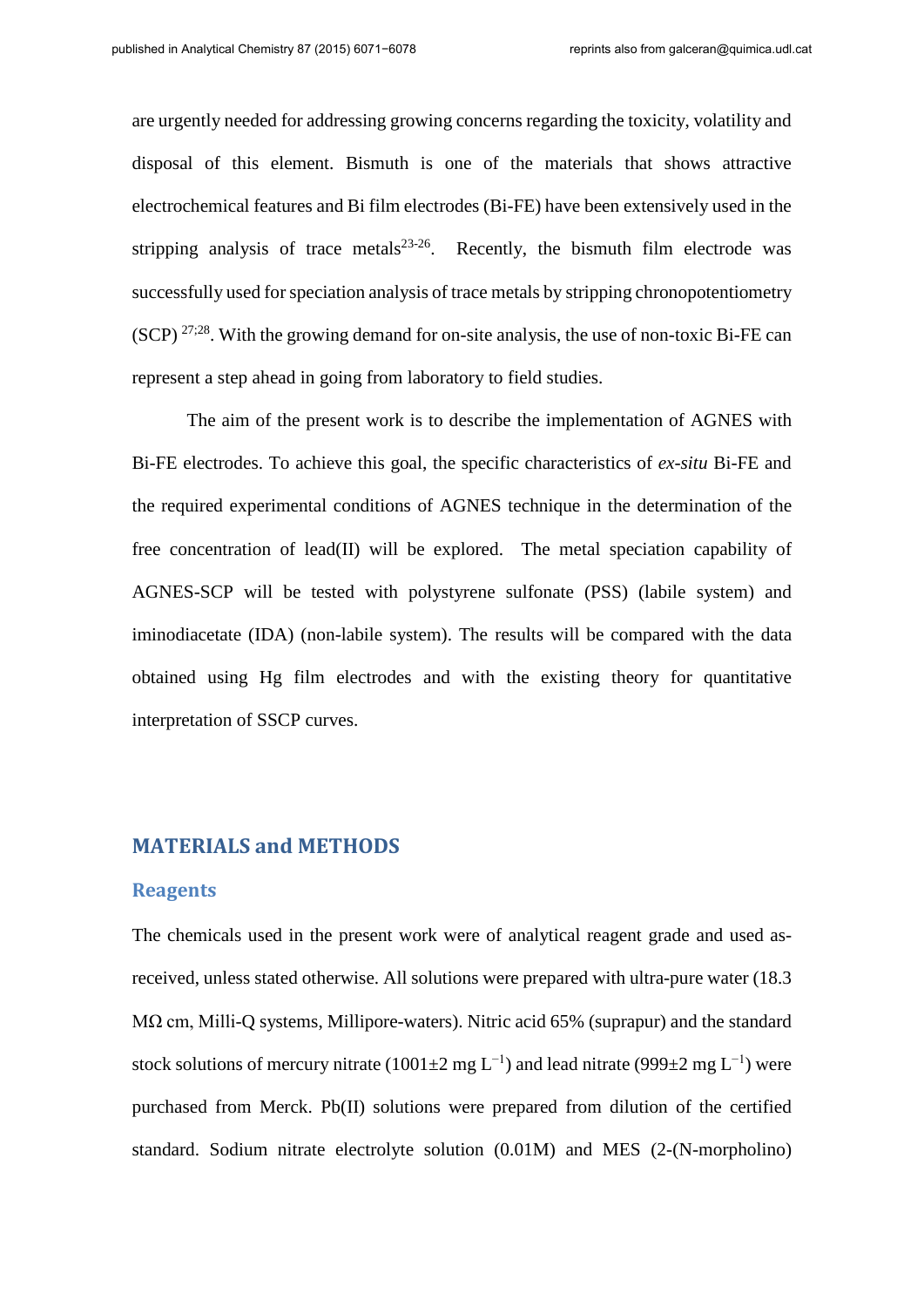ethanesulfonic acid) buffer (0.2 M) were prepared from the solids (Merck, suprapur and Merck >99%, respectively). Solutions prepared from nitric acid (Merck, suprapur) and sodium hydroxide (0.1 M standard, Merck) were used to adjust the pH. Potassium thiocyanide, hydrochloric acid, potassium chloride were all p.a. from Merck and were used to prepare the solution for the re-dissolution of the mercury film. Potassium ferricyanide (Merck p.a.) was used to prepare a standard solution  $(1.124\times10^{-3} \text{ M})$  in 1.0 M potassium chloride for the determination of the carbon electrode area*.* Solutions of ammonium acetate  $(NH_4CH_3COO (1.0 M)/CH_3COOH (1.0 M))$  (Merck) were prepared monthly and used without further purification. Sodium styrenesulfonate, S- (Thiobenzoyl)-thioglycolic acid, 4,4'-Azobis(4-cyanovaleric acid) and toluene from Sigma-Aldrich and methanol from Panreac were used in the synthesis of 4000 Da poly(styrenesulfonate).

## **Synthesis of monodisperse charged 4000 Da (PSS)n−COOH polymer**

Samples of poly(styrenesulfonate) of 4, 10, and 30 kDa were obtained by reversible addition-fragmentation chain transfer (RAFT) polymerization of sodium styrenesulfonate in a water/ethanol solution, using S-(Thiobenzoyl)-thioglycolic acid as chain transfer agent (CTA) and  $4.4'$ -Azobis(4-cyanovaleric acid) as radical initiator<sup>29</sup>. Further details regarding the synthesis of 4000 Da (PSS)<sub>n</sub>–COOH are described elsewhere<sup>30</sup>.

## **Apparatus**

An Ecochemie Autolab PGSTAT12 potentiostat (controlled by GPES 4.9 software from EcoChemie, the Netherlands) was used in conjunction with a Methrohm 663 VA stand (Methrohm, Switzerland). The three electrode configuration consisted of a Bi film plated onto a rotating glassy carbon (GC) disk (2 mm diameter, Metrohm) as the working electrode, a GC rod counter electrode and an Ag/AgCl reference electrode from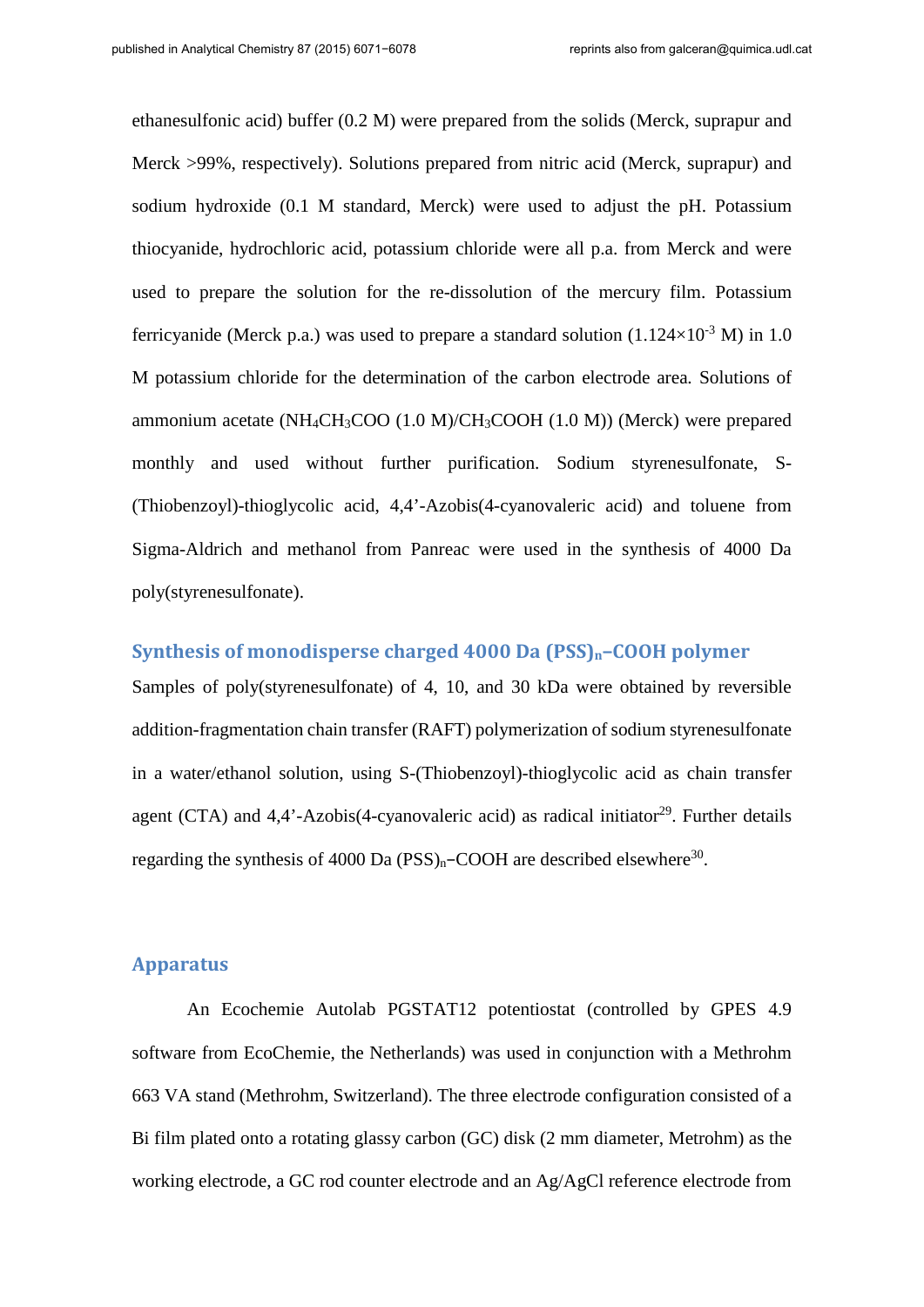World Precision Instruments, DRIREF-5 (electrolyte leakage  $< 8 \times 10^{-4} \mu L/h$ ). A Denver Instrument (model 15) and a Radiometer analytical combination pH electrode, calibrated with Titrisol buffers (Merck), were used to measure pH.

### **Preparation of the glassy carbon substrate**

Prior to deposition of the Bi films, the GC electrode was conditioned following a previously reported polishing/cleaning procedure<sup>31</sup>. In brief, the electrode was polished with alumina slurry (grain size  $0.3 \mu$ m, Metrohm) and sonicated in pure water for 60 s, to obtain a renewed surface. Then, an electrochemical pre-treatment was carried out using 50 cyclic voltammetric scans between -0.800 and  $+0.800$  V at 0.1 V s<sup>-1</sup>, in NH<sub>4</sub>CH<sub>3</sub>COO (1M)/HCl(0.5 M) solution. The area of the glassy carbon electrode (geometrical value of 3.14 mm<sup>2</sup>) was measured by chronoamperometry in  $1.124 \times 10^{-3}$  M ferricyanide/1.0 M KCl solution (purged with  $N_2$  for 300 s). Before the chronoamperometric measurements, the solution was stirred for 30 s (2000 rpm) followed by a resting period of 120 s. The chronoamperometric parameters used were:  $E = 0.500$  V and  $t = 3s$ . The electrochemically active area of the GC electrode was calculated from the slope of *I* vs  $t^{-1/2}$  Cottrell equation (diffusion coefficient of ferricyanide  $D = 7.63 \times 10^{-10}$  m<sup>2</sup> s<sup>-1</sup>) and the value obtained was  $3.334\pm0.062$  mm<sup>2</sup> (two polishing experiments, each with four replicate determinations). When not in use, the bare GC electrode was stored dry in a clean atmosphere.

#### **Preparation of the Bismuth film electrode**

The *ex-situ* Bi film was prepared adopting the procedure described by Kong *et al.*   $32$ , by electrodeposition at -0.300 V for 120s at a rotation speed of 1000 rpm and using a solution containing both  $8\times10^{-4}$  M of Bi<sup>3+</sup> and  $8\times10^{-4}$  M of Sn<sup>2+</sup> prepared in KCl (1M) and HCl (0.13 M) media (pH ca. 0.74). According to those authors, Sn(II) ions in the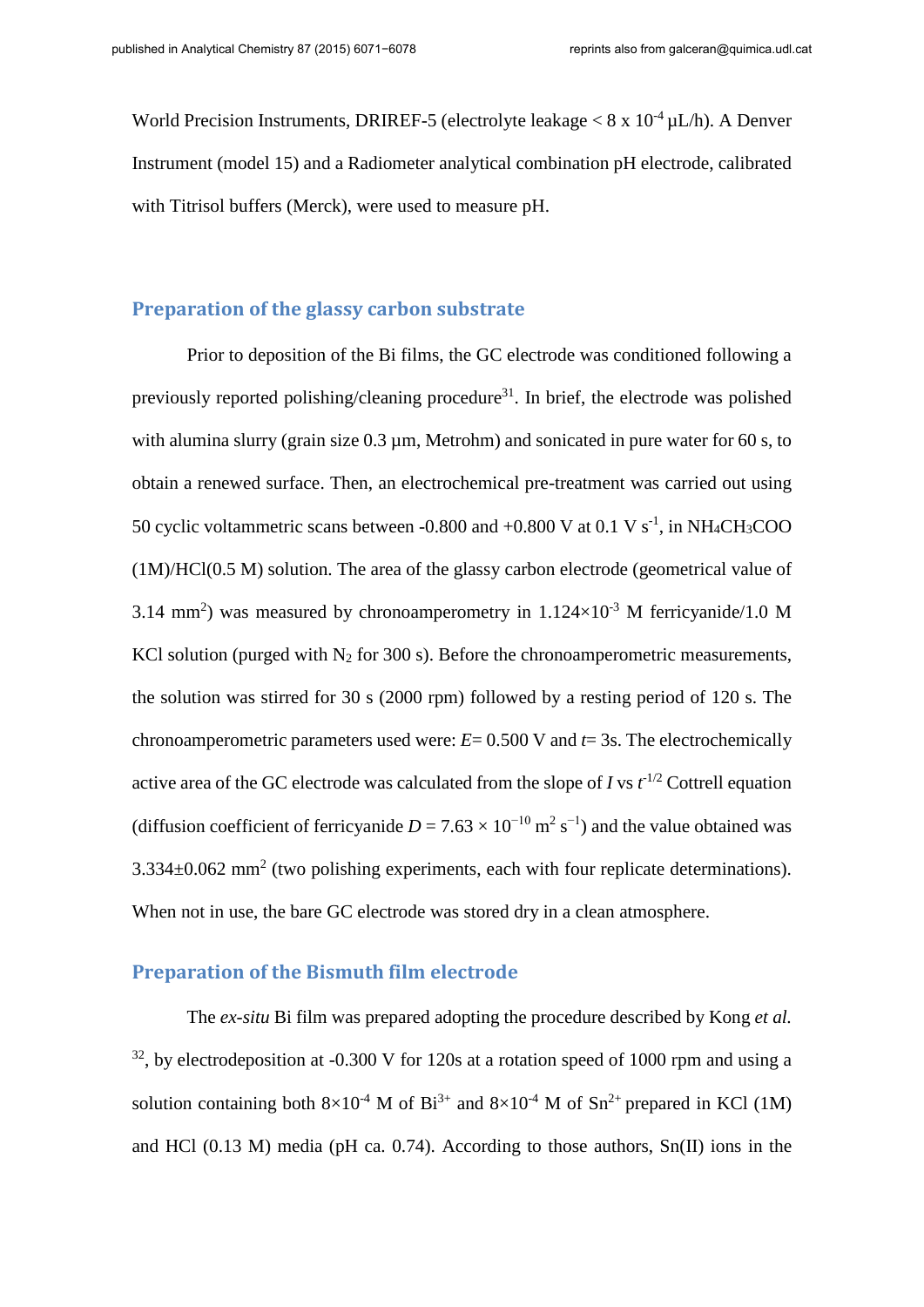electrolyte block the migration of Bi(III) ions during the deposition, whilst Sn(II) ions cannot be deposited at the applied potential (-0.3V, which was more negative than  $E_{\text{Bi(III)/Bi}}$ , but more positive than  $E_{\text{Sn(II)/Sn}}$ . As a result, the bismuth film obtained showed a compact crystal layer, a high coverage ratio and tightly and homogeneously distributed Bi deposits on the GC surface. The charge associated with the deposited Bi  $(O_{\text{Bi}}=1.65\times10^{-3} \text{ C})$  was calculated by electronic integration of the linear sweep stripping peak of Bi, for  $v = 0.005 \text{ V s}^{-1}$ . The electrolyte solution was  $H_2SO_4$  0.5 M and the stripping step began at -0.150 V and ended at  $+0.400 \text{ V}^{27}$ . The thickness estimated for the Bi film electrode was 73.6±0.6 nm (mean value of 3 replicate measurements).

## **AGNES measurements: optimization studies**

Measurements were carried out in 20 mL of  $0.01$  and  $0.1M$  NaNO<sub>3</sub> solutions containing Pb(II) concentrations close to  $10^{-7}$  M at room temperature (21-23 °C). All solutions were purged for 15 min with  $N_2$  at the beginning of every experiment and for 20 s (with mechanical stirring of the rotating disk electrode, RDE) after each measurement. The free metal ion concentration was determined with the variant AGNES-SCP<sup>16</sup>. In stage 1, at a fixed deposition potential  $E_1$ , mass transfer was enhanced by rotation of the RDE at 1000 rpm. In stage 2, a stripping oxidising current *I*<sup>s</sup> of 0.5μA was applied until the potential reached -0.300 V.

Prior to each AGNES-SCP experiment, the peak potential (*E*<sub>peak,DPV</sub>) value of lead(II) in the solution used in the experiments was determined by differential pulse voltammetry (DPV). The deposition step lasted 30 s at -0.200 V, while the solution was stirred, followed by a resting period of 5 s. The stripping step was initiated at -0.320 V and ended at -0.70 V; the DPV parameters used were: amplitude 0.025 mV and step potential 0.002 V.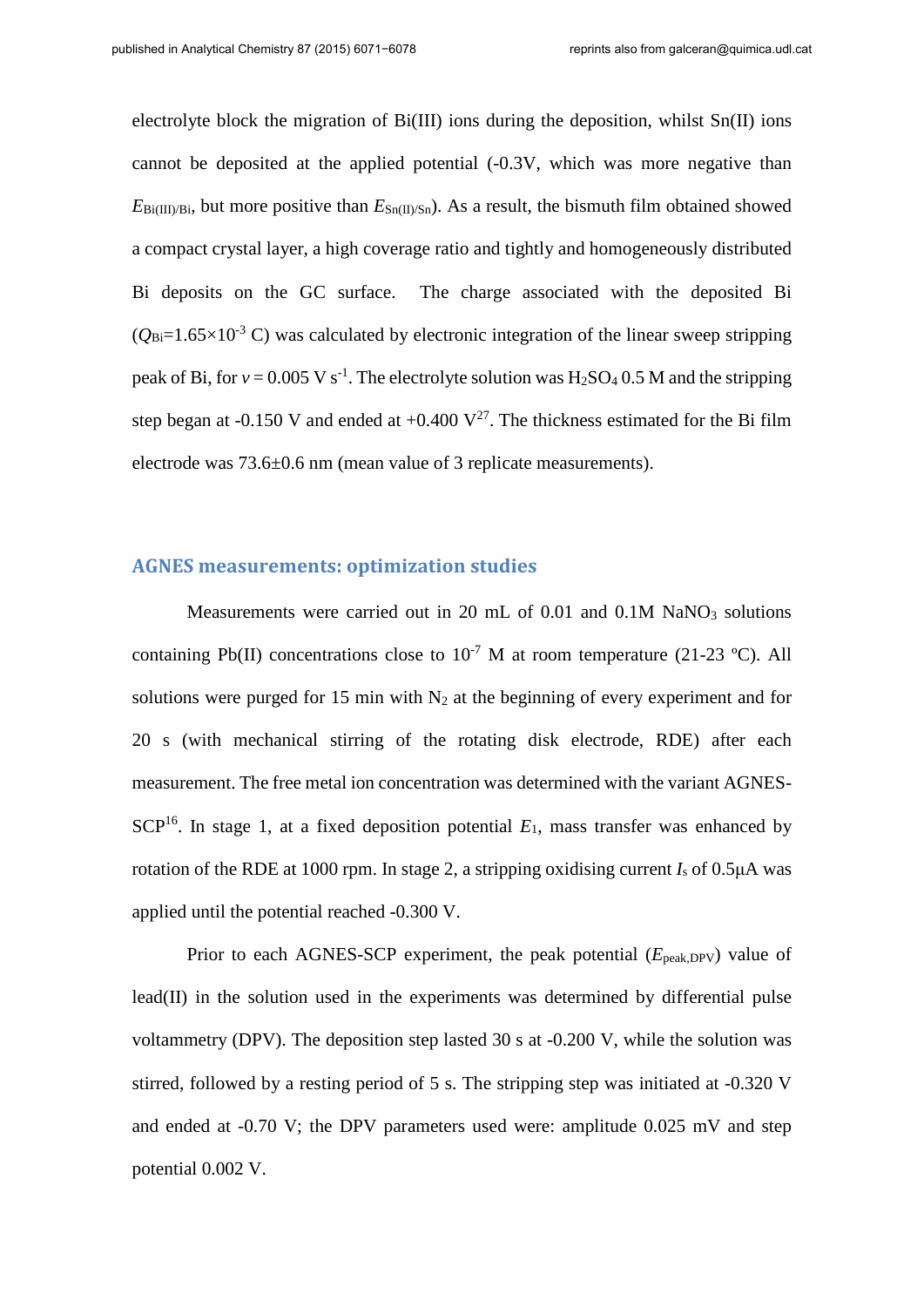## **Theoretical framework for the application of AGNES with solid electrodes**

 A key requirement for AGNES is the attainment of Nernstian equilibrium by the end of the first stage (i.e. after a sufficiently long deposition time *t*1). For a deposition potential  $E_1$ , equilibrium means:

$$
E_1 = E^0 + \frac{RT}{nF} \ln \frac{\left\{ \mathbf{M}^{n+} \right\}}{\left\{ \mathbf{M}^0 \right\}}
$$
 (1)

where  $E^0$  is the standard electrode potential, *R* the gas constant, *T* the temperatue, *n* the number of exchanged electrons, *F* the Faraday constant and curly brackets indicate activity of the enclosed species  $(M<sup>n+</sup>$  for the analyte;  $M<sup>0</sup>$  for its reduced couple).

In mercury electrodes (the only ones reported up now for AGNES since its introduction in 2004), an amalgamating element (Zn, Cd, Pb) is accumulated until equilibrium. Nernst law prescribes the eventual relationship between the activities of the free metal ion in solution and of the reduced metal in the amalgam (see eqn. (1)). So, by changing the deposition potential, one changes the ratio between activities (which, for analytical purposes, is converted into a ratio of concentrations called pre-concentration factor or gain, *Y*) 10.

If one uses a solid electrode and Mº deposits on it as a bulk solid phase, its activity is always unity, regardless how much metal has been deposited. So, one would switch from no deposition at all, for more positive potentials, to unlimited deposition (never reaching of equilibrium) for more negative potentials<sup>33</sup>, which could be labelled "runaway" deposition". Thus, bulk solid deposition, the normal process on solid electrodes, seems not compatible with AGNES.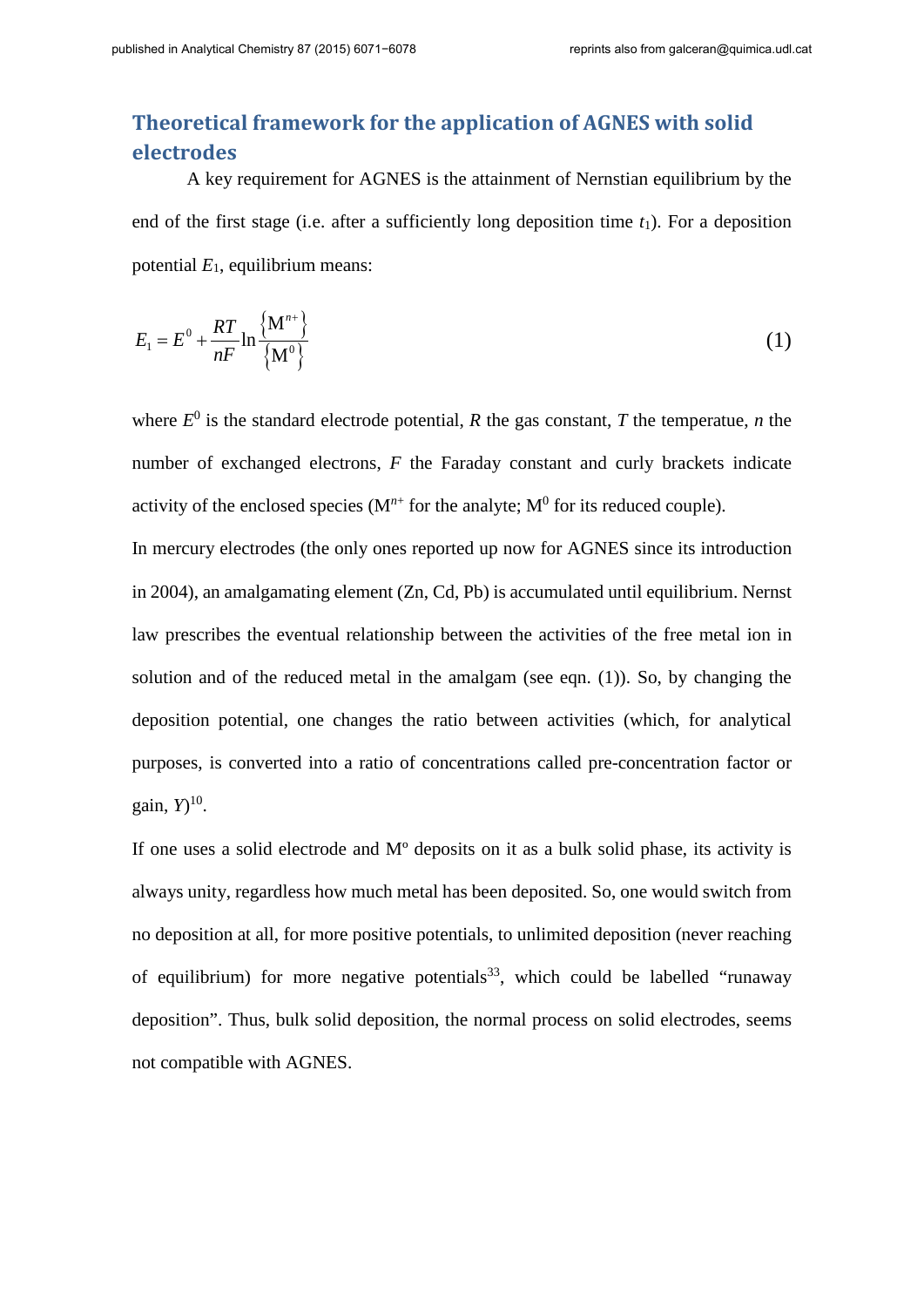However, the possibility of a varying activity of Mº with solid electrodes is known in electrochemisty: the activity is related to the coverage of adsorbed atoms on the solid surface (e.g. below the complete formation of a monolayer):

$$
\left\{ \mathbf{M}^{\mathbf{0}} \right\} = \gamma_{\mathbf{M}^{\mathbf{0}}} \; \boldsymbol{\theta} \tag{2}
$$

where  $\gamma_{M^0}$  is the activity coefficient and  $\theta$  is the coverage (ratio between the current surface concentration  $\Gamma_{M^0}$  and the maximum one  $\Gamma_{M^0, max}$  which is also the ratio between the current number of adsorbed moles  $n_{M^0}$  and the maximum one):

$$
\theta = \frac{\Gamma_{\mathbf{M}^0}}{\Gamma_{\mathbf{M}^0,\max}} = \frac{n_{\mathbf{M}^0}}{n_{\mathbf{M}^0,\max}}\tag{3}
$$

For this kind of system, assuming  $\gamma_{M^0} = 1$ , Nernst law is often re-casted as<sup>34</sup>:

$$
E_1 = E^0 + \frac{RT}{nF} \ln \frac{\left\{ \mathbf{M}^{n+} \right\}}{\theta} \tag{4}
$$

So, we define the gain as

$$
Y = \frac{\theta}{\left[M^{n+}\right]/c^0} \tag{5}
$$

where  $c^{\circ}$  is the standard state concentration of 1 mol  $L^{-1}$  (a subscript  $\theta$  could be added to *Y* as a reminder of the coverage implication, but for the sake of simplicity in this work this subscript is spared).

The aim of the second stage is quantification of the amount of  $M<sup>o</sup>$  once equilibrium is attained. In the variant that uses stripping chronopotentiometry (SCP) in the second stage, the time for complete depletion (transition time,  $\tau$ ) can be determined from the evolution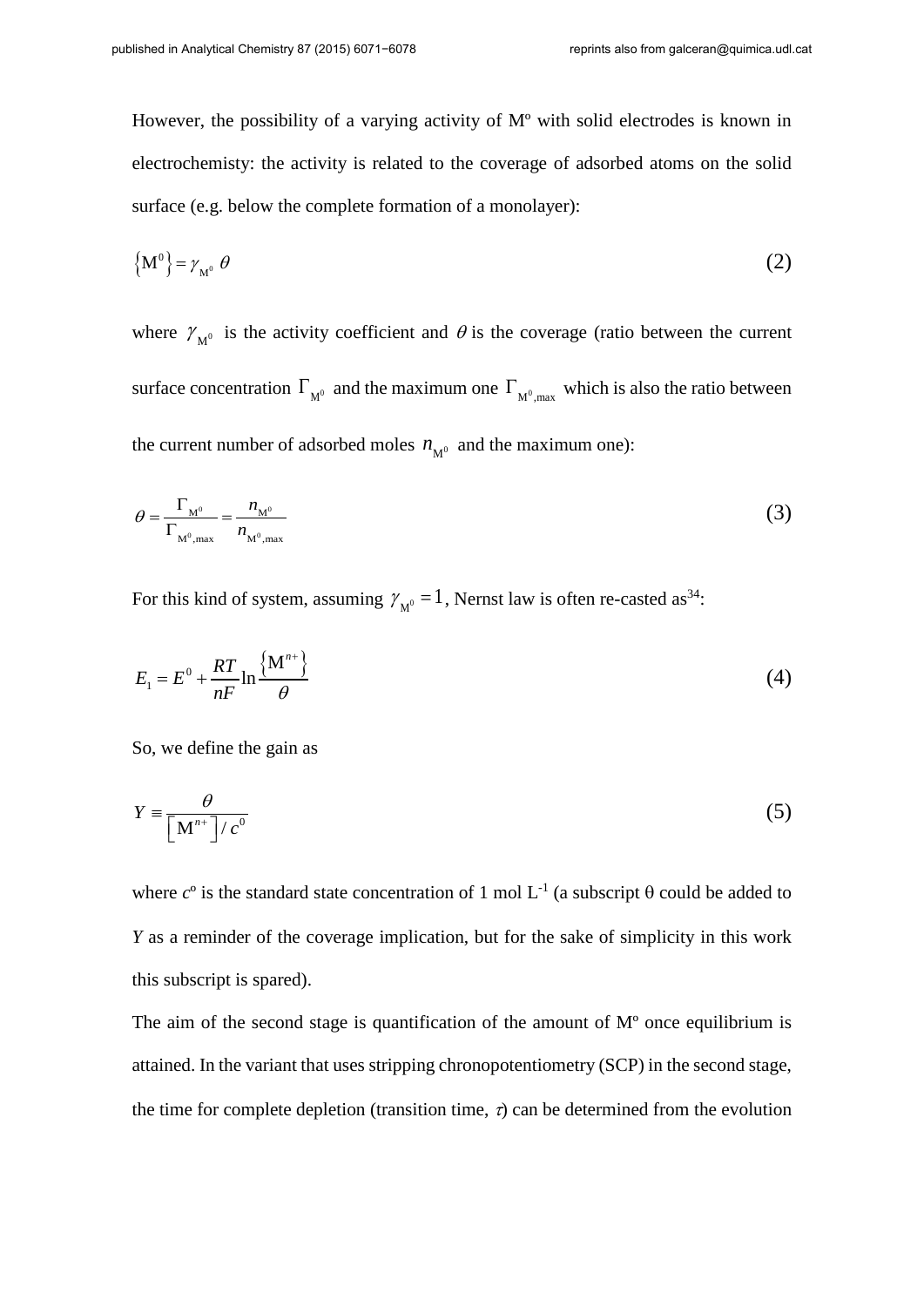of the recorded potential in response to the imposed stripping current  $I_s^{21}$ . The faradaic charge (*O*) can be rigorously computed<sup>16</sup> as:

$$
Q = (I_{\rm s} - I_{\rm ox})\tau\tag{6}
$$

where  $I_{\text{ox}}$  is the current due to other oxidants. Depending on the  $I_{\text{s}}$  value applied, the contribution from the current due to the presence of other oxidants  $(I_{\text{Ox}})$  can be negligible when compared with the stripping current  $(I_s \gg I_{0x})$  and the charge Q (rigorously computed with eqn. (6)) can be simplified to:

$$
Q = I_s \tau \tag{7}
$$

Under the experimental conditions used to perform AGNES measurements at Bi film electrodes, i.e., for the  $I<sub>S</sub>$  values of 0.5 and 1  $\mu$ A, the charge *Q* was determined using eqn. (7) (for further details see section S1 of the supporting information).

On the other hand, with Faraday law, this charge can be computed from the number of adsorbed moles that are converted from  $M^{\circ}$  to  $M^{n+}$  in the stripping stage, so:

$$
Q = nF n_{\text{M}^0} = nF A \Gamma_{\text{M}^0, \text{max}} \theta = \left(\frac{nF A \Gamma_{\text{M}^0, \text{max}}}{c^0}\right) Y \left[\text{M}^{n+}\right]
$$
(8)

where *A* is the active area for adsorption.

By gathering the terms inside the brackets, the direct proportionality between the analytical signal and the free concentration of analyte is evidenced:

$$
Q = \eta_{\theta} Y \left[ \mathbf{M}^{n+} \right] \tag{9}
$$

where  $\eta_{\theta}$  is a proportionality factor characteristic of the number of exchanged electrons and an extensive property of the solid electrode (parallel to the previously used  $\eta_0$  which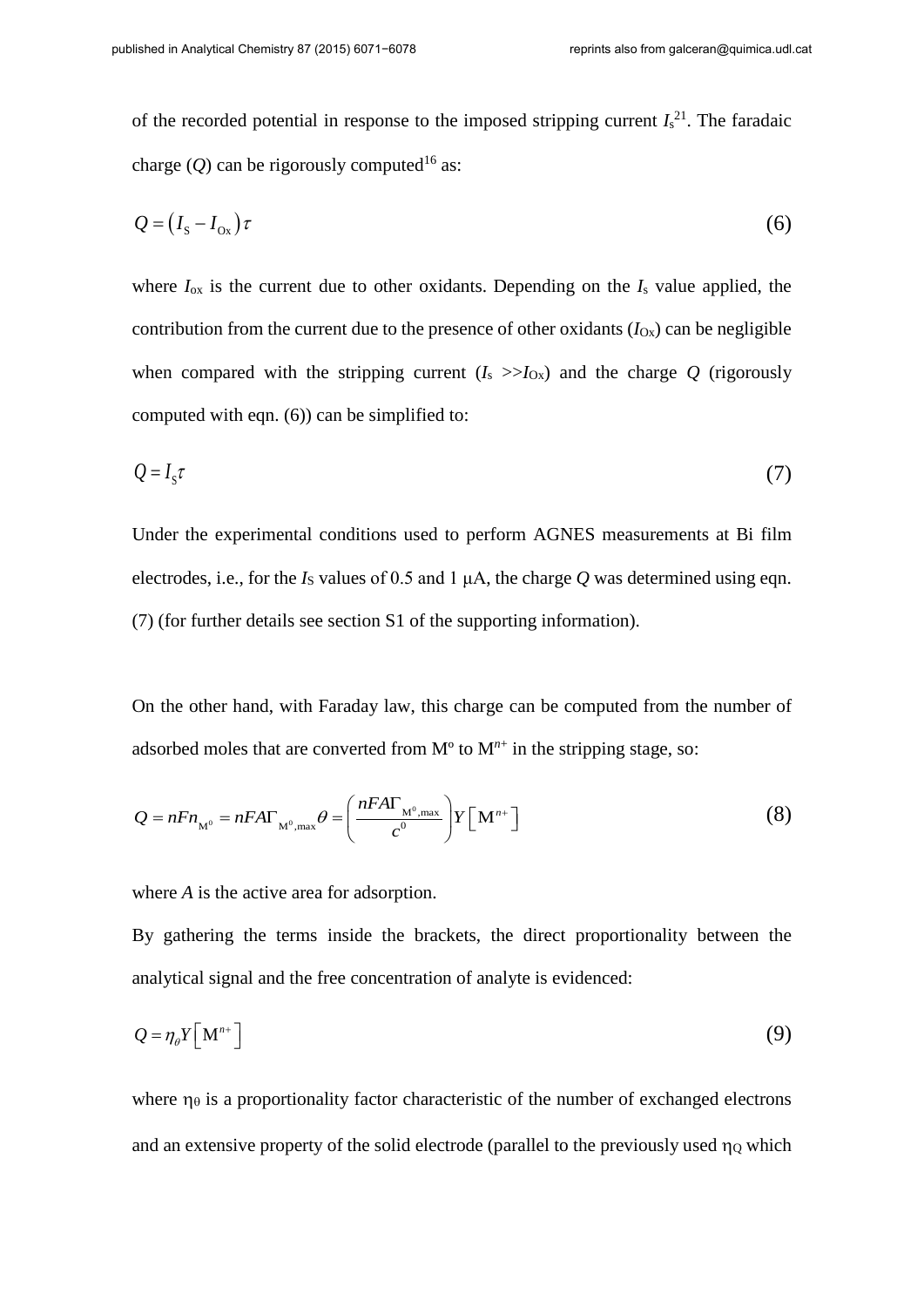was characteristic of the volume of mercury electrodes)<sup>15;35</sup>. The product  $Y\eta_{\theta}$  can be experimentally found from a calibration.

The gain can be controlled through the applied potential  $(E_1)$ , whose value could be computed using a rigorous expression in terms of *E*º (just by re-arrangement of eqn. (4)). In practice, the experimental determination of an accurate value of  $E^0$  might be involved, so, in this work, we just use the potential peak of a Differential Pulse Voltammogram as a reference potential for the computation of the gain. Fortunately, the offset (between the exact gain and its surrogate) that might appear in the calibration completely cancels out with the offset in the measurement, so that a perfect knowledge of the gain is not essential for analytical purposes (i.e. AGNES quantification essentially relies in a calibrated proportionality between *Q* and free concentration, see eqn. (9)). Thus, here, we operationally report the gains with the expression:

<span id="page-10-0"></span>
$$
Y = \exp\left[-\frac{nF}{RT}\left(E_1 - E_{\text{peak,DPV}}\right)\right]
$$
\n(10)

This means that the strength of the adsorption is controlled by the applied potential  $(E_1)$ .

## **RESULTS and DISCUSSION**

## **Implementation of AGNES-SCP with Bi film electrode**

The following preliminary studies were performed: i) the effect of the deposition potential  $E_1$  and the deposition time  $t_1$  required to reach AGNES conditions and ii) the stability of the electrode along several consecutive AGNES measurements.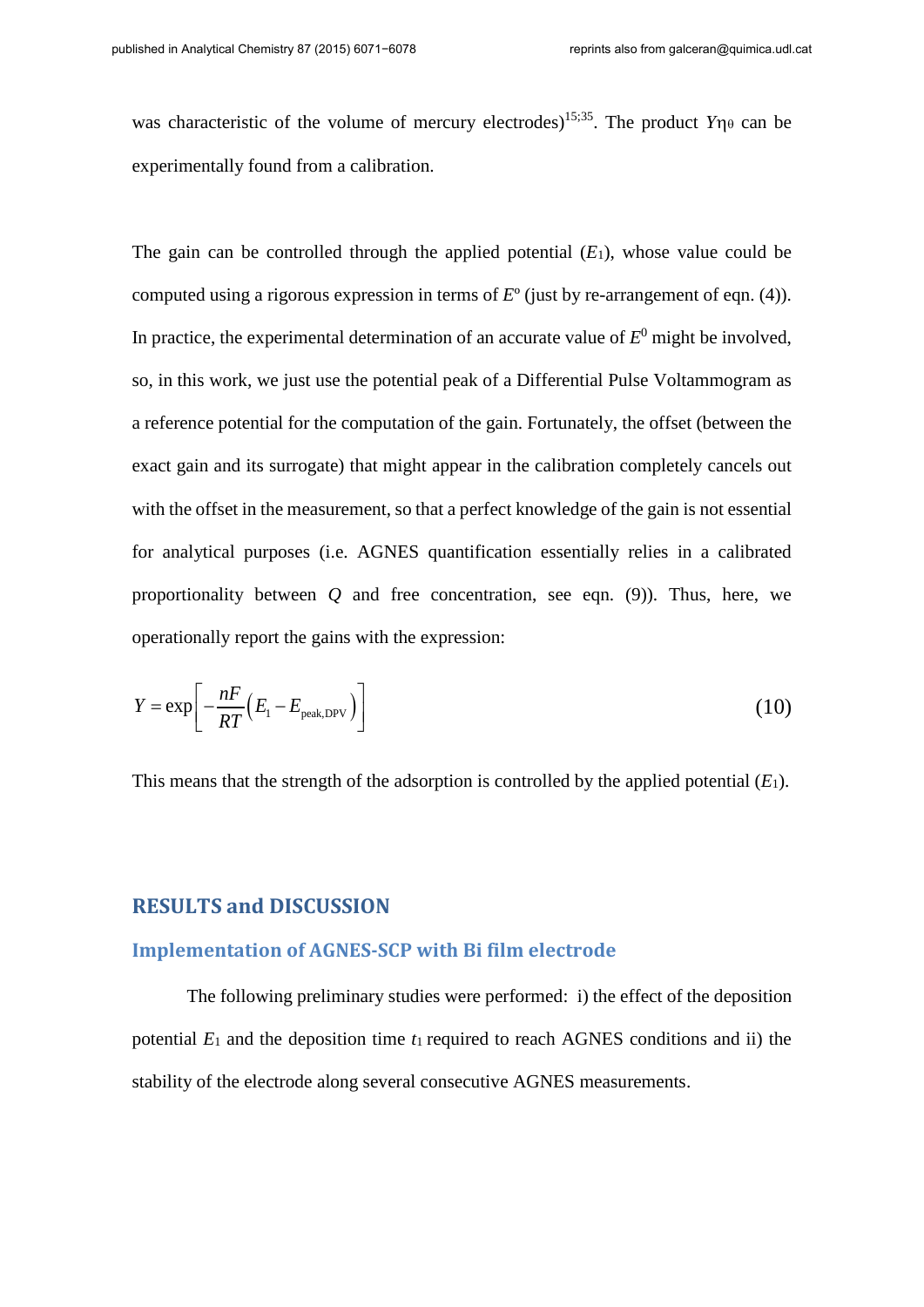#### **Trajectories Q vs**  $t_1$  **at different**  $E_1$

In this section it is demonstrated that Nernstian equilibrium is effectively reached for certain deposition potentials  $E_1$  for sufficiently long deposition times  $t_1$ . Figure 1 shows a collage of panels each one with the trajectory (i.e. plot of the analytical response of a set of AGNES experiments as a function of increasing deposition times) for different deposition potentials  $E_1$ . The  $E_1$  values used to perform these experiments were selected according with a preliminary experiment using Scanning Stripping ChronoPotentiometry (SSCP), i.e. *E*1 did not exceed the *E*d,1/2 of the SSCP curve (for further details see section S2 of the Supporting Information).



Figure 1. Trajectories (*Q vs t*<sub>1</sub>) obtained in NaNO<sub>3</sub> 0.01M and for [Pb<sup>2+</sup>] of  $4.6 \times 10^{-7}$  M  $(c_{\text{T.Pb=}} 5.0 \times 10^{-7} \text{ M})$  using the following deposition potentials:-0.490 V ( $\bullet$ ), -0.500 V ( $\blacktriangle$ ), -0.505 V ( $\blacksquare$ ) and -0.510 V ( $\blacksquare$ ). Other experimental conditions: *I<sub>s</sub>*=5×10<sup>-7</sup> A, *E*<sub>limit</sub>=*E*<sub>standby</sub>=−0.300 V,  $t_{\text{max,meas}} = 20$ s,  $v_{\text{RDE}} = 1000$  rpm.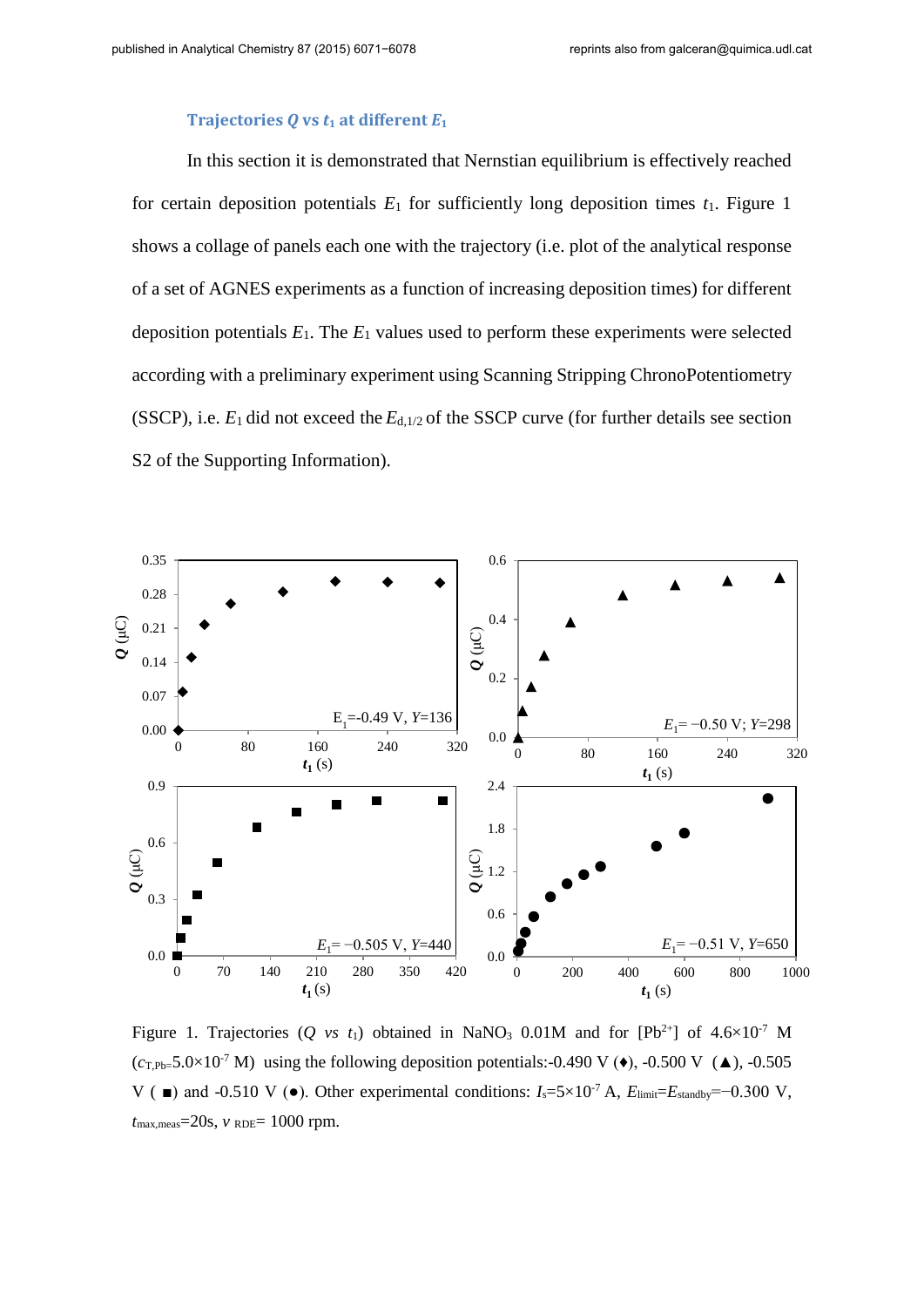The stabilization of the charges in Figure 1 for most of the deposition potentials from a certain deposition time on is a clear indication of an equilibrium being reached. Experimental evidence is consistent with ascribing this equilibrium to the adsorption of reduced atoms (probably forming a monolayer) in the line of the theory expound in section 3. The time required to reach this equilibrium  $(t_1)$  depends on the deposition potential *E*1, i.e., on the gain *Y* selected. The results show that higher gains require longer deposition times  $t_1$  and that the equilibrium (identified as a plateau in the  $Q=f(t_1)$  graph) is attained for a deposition time  $t_1$  of 180 s for a  $E_1$  of -0.490, 240 s for -0.500 V and 300 s for  $E_1$  of -0.505 V. The trajectory for  $E_1 = -0.510$  V in figure 1 does not reach equilibrium in the probed deposition times. The shape of the trajectory can speculatively be interpreted as follows: above a certain threshold of the product Pb(II) concentration times the gain (which is a certain coverage as indicated by eqn. (5)), the deposited lead is no longer restricted to a monolayer and bulk lead (runaway) deposition starts. In this situation, Nernst equilibrium is no longer possible due to the unity activity of the solidphase deposited lead. Whatever the physical phenomena involved, the practical consequence is an upper limit of linearity between free metal concentration and the measured charge. A similar restriction also applies to mercury electrodes (when there is saturation of the amalgam $)^{35}$ . This kind of limitations can be overcome by using lower gains.

#### **Stability of Bi film electrodes**

The stability and repeatability of Bi film electrode prepared following Kong *et al.*<sup>32</sup> was assessed by performing several consecutive AGNES measurements (Figure 2).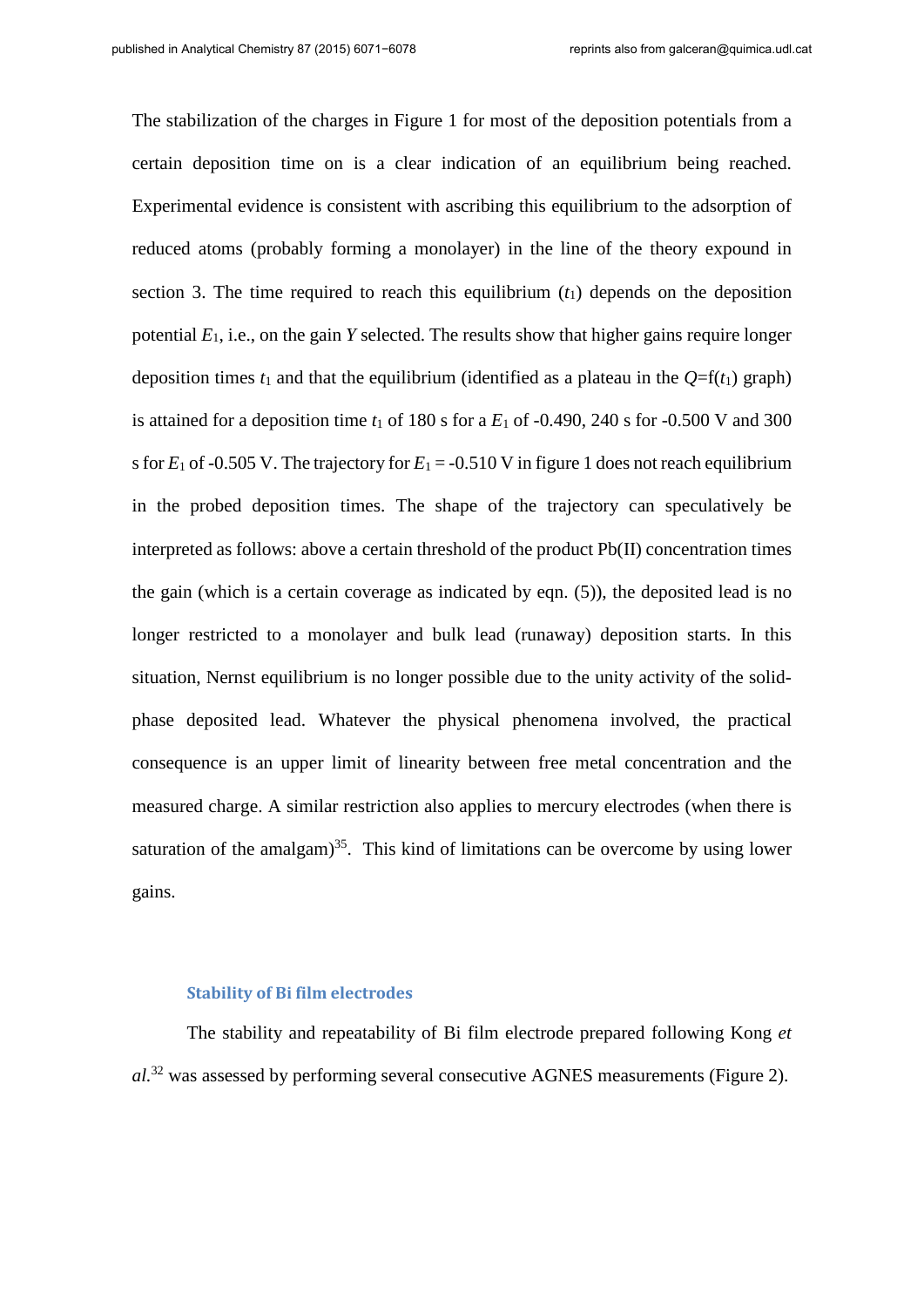

Fig.2. AGNES-SCP signal  $(Q)$  for repeated measurements of Pb(II) at Bi film electrode  $(\bullet)$ , where the lines represent:  $(-)$  *Q* average value and  $(-)$  the standard deviation  $(2\sigma)$ . The experiments were performed in 0.01M NaNO<sub>3</sub> for  $[{\rm Pb}^{2+}]=2.8\times10^{-7}$  M ( $c_{\rm T, Ph=3.0}\times10^{-7}$  M) with the following parameters:  $E_1 = -0.495$  V,  $t_1 = 300$ s. Other conditions as in Figure 1.

There was a slight increase in the response charge (ca. 14%) along the 40 consecutive measurements, the same tendency already reported previously by Rocha *et al*. 27, when using the ex-situ plated Bi film electrode to measure Pb(II) by SCP. Nevertheless the overall relative standard deviation was just  $7.5\%$  ( $2\sigma$ ), showing that this electrode can be used along a considerable set of measurements, with no relevant change in the active surface area.

## **Calibrations of Pb(II) with Bi film electrodes**

Calibration plots were obtained at different deposition potentials in  $NaNO<sub>3</sub> 0.01M$ media and at pH *ca.* 4. The potentials selected to perform these experiments were: -0.485, -0.495 and -0.505 V, that correspond to gains *Y* of 51, 182 and 398, respectively. In order to ensure AGNES conditions, the measurements were performed until consistency using different deposition times. The selection of  $t_1$  values was highly dependent on the  $E_1$ applied and it was based on  $Q$  *vs*  $t_1$  trajectories obtained in section 4.1.1. Table  $1$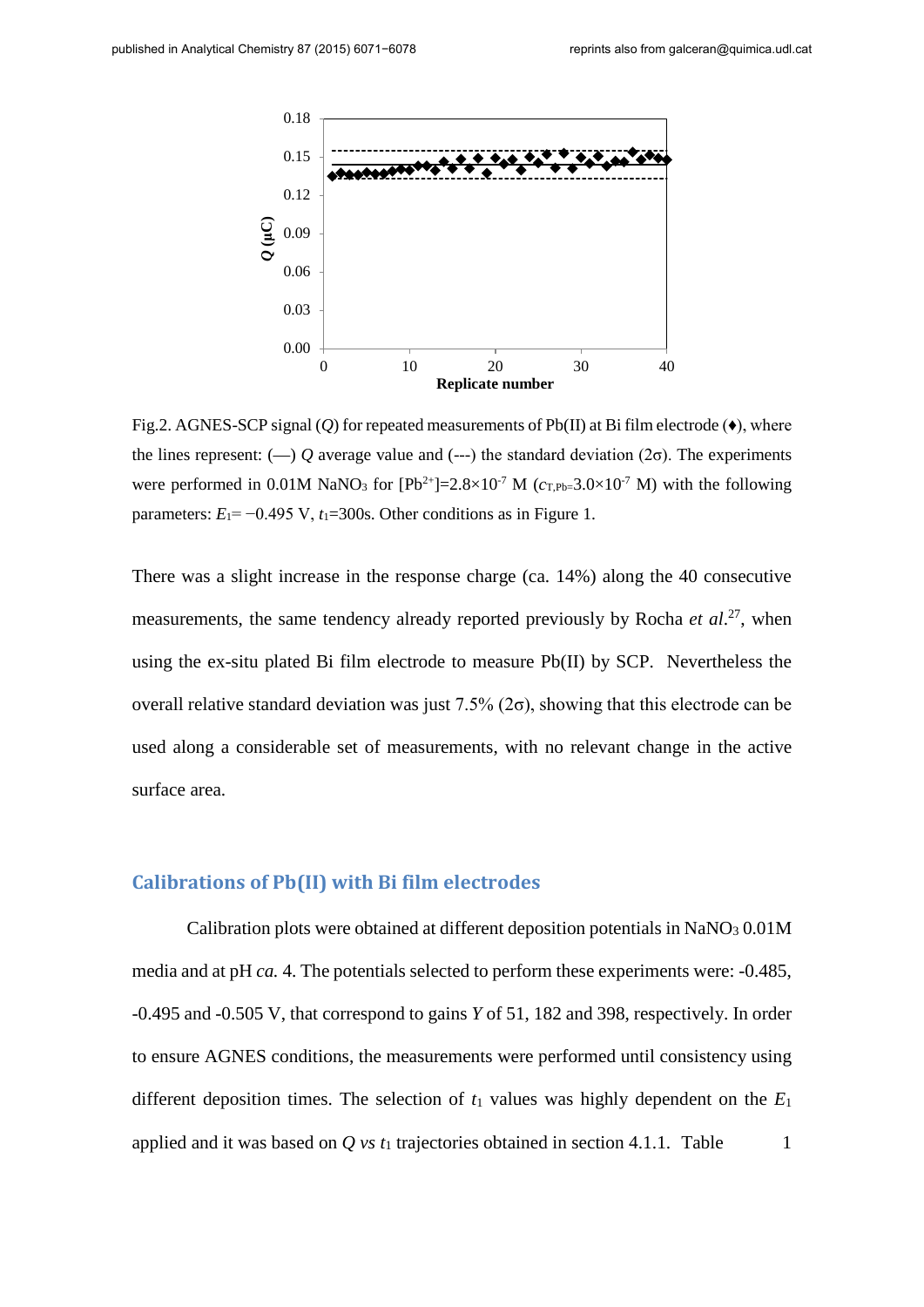presents the calibration data: slope and correlation coefficient and the limit of detection (LOD).

Table 1. Calibration data: slope  $(m)$  and correlation coefficient  $(r)$  of the *Q vs.* [Pb<sup>2+</sup>] calibration plots and the limit of detection (LOD).

| Y   | $m\pm Sm(C M^{-1})$           |               | $\boldsymbol{n}$ | LOD(M)              |
|-----|-------------------------------|---------------|------------------|---------------------|
| 51  | $(3.43\pm0.06)\times10^5$     | $0.999_{(4)}$ | h                | $3.42\times10^{-8}$ |
| 182 | $(1.11\pm0.01)\times10^{6}$   | $0.999_{(9)}$ |                  | $1.14\times10^{-8}$ |
| 398 | $(2.26 \pm 0.02) \times 10^6$ | $0.999_{(9)}$ | 5                | $5.99\times10^{-9}$ |

The measured charge increases linearly with the free concentration of Pb(II), however the interval of linearity is highly dependent on the deposition potential *E*1, i.e. on the gain *Y* applied. For some deposition potential *E*1, there is a deviation from the linearity resulting from "runaway deposition" whose detailed analysis will be provided in section 4.3.

The limits of detection (LOD) of AGNES-SCP at Bi film electrode were:  $3.4\times10^{-8}$ M ( $n=6$  and  $r=0.9994$ ),  $1.14\times10^{-8}$  M ( $n=7$  and  $r=0.9999$ ) and  $6.0\times10^{-9}$  M ( $n=5$  and *r*=0.9999), for *Y* of 51 (*t*1=200 s), 182 (*t*1=300 s) and 398 (*t*1=400 s) respectively. Lower LOD can be achieved by applying higher gains  $Y$ , however longer deposition times  $t_1$  are required to attain AGNES conditions. As previous slopes represent the product  $Y \eta_{\theta}$ , one can recover an average  $\eta_{\theta} = (6.17 \pm 0.52) \times 10^3$  C M<sup>-1</sup> with the computation of *Y* given by equal [\(10\).](#page-10-0) The practical constancy of  $m<sub>0</sub>$  is indicative of the Nernstian behaviour (i.e. according to eqn. (9) and (10)) of AGNES signals. This Nernstian behaviour is also confirmed by the linearity of the plots  $Q$  *vs.*  $Y$  (see Fig S3 in the supporting information).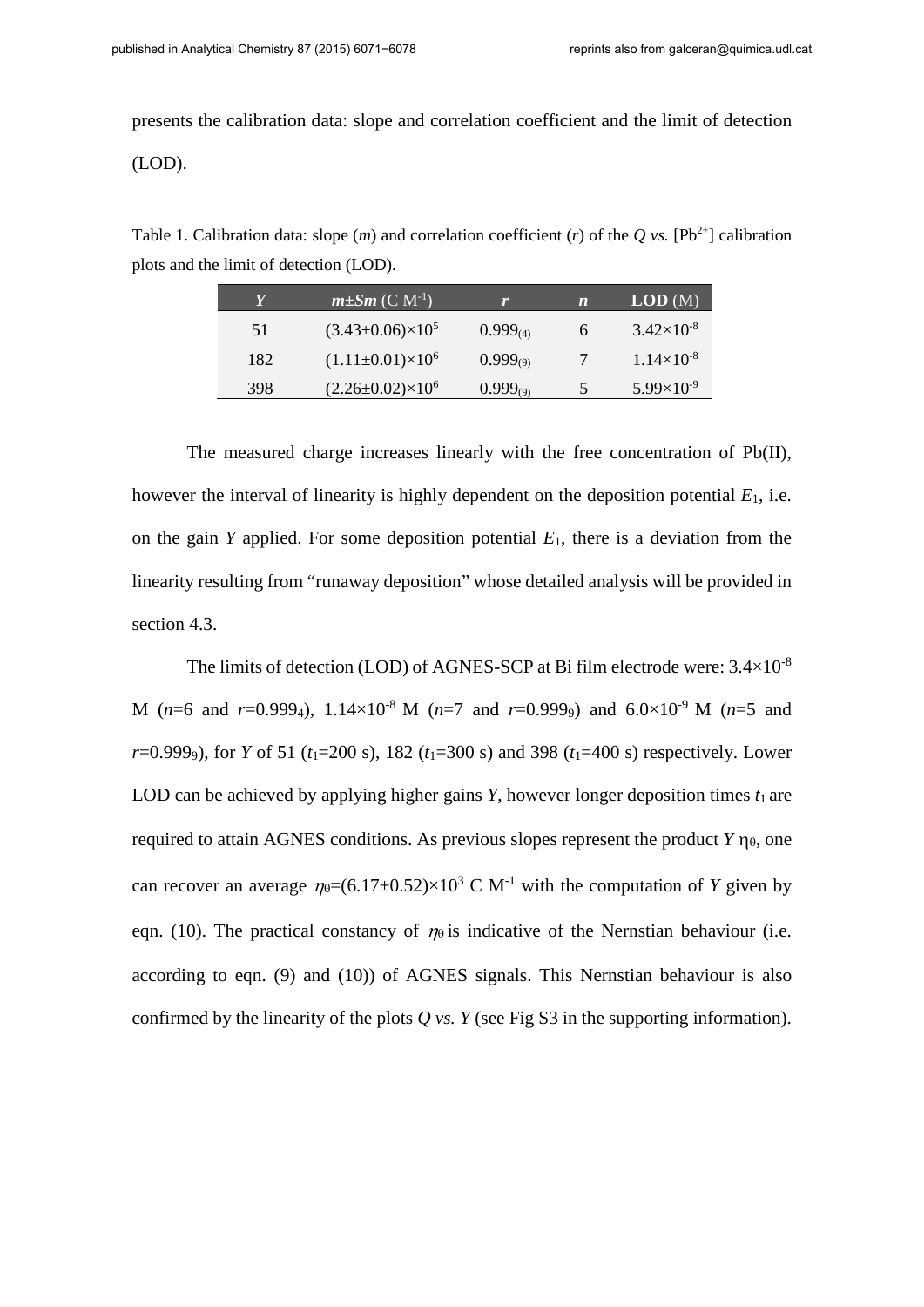## **A theoretical interpretation of the results**

According to Herzog and Arrigan<sup>36</sup>, the metal deposition in solid electrodes can, in some systems, occur in two distinct steps: 1) the underpotential deposition (UPD) that is restricted to the formation of a monolayer of reduced metal, and 2) the bulk metal deposition leading to the formation of several layers of metal atoms on the electrode surface. UPD of Pb has been intensively investigated on gold<sup>37-40</sup> and silver<sup>41;42</sup> solid electrodes, but no studies in the literature reported this phenomenon on Bi electrodes. Szabo provided a detailed theoretical treatment of UPD<sup>43</sup>.

Results in this work can be tentatively interpreted assuming a key role to adsorption of Pbº modulated by the applied deposition potential:

$$
\text{(free adsorption sites)} + Pb^{2+} + 2e^{\cdot} \stackrel{K^{\text{cond}}}{\Longleftrightarrow} (Pb^0)_{\text{ads}} \tag{11}
$$

The conditional equilibrium constant  $K^{\text{cond}}$ , which depends on the applied potential, involves concentrations in solution and in the adsorbed surface (i.e. activity coefficients, assumed to be constant, are embedded in it):

$$
K^{\text{cond}} = \frac{\Gamma_{\text{pb}^0}}{\left(\Gamma_{\text{pb}^0,\text{max}} - \Gamma_{\text{pb}^0}\right)\left[\text{Pb}^{2+}\right]}
$$
(12)

and re-organized as:

$$
\theta = \frac{\Gamma_{\text{Pb}^0}}{\Gamma_{\text{Pb}^0,\text{max}}} = \frac{K^{\text{cond}}\left[\text{Pb}^{2+}\right]}{1 + K^{\text{cond}}\left[\text{Pb}^{2+}\right]}
$$
(13)

which is just a Langmuirian isotherm. This reverts to the linear (Henry) isotherm for sufficiently low coverages:

$$
\theta = K^{\text{cond}} \left[ \text{Pb}^{2+} \right] \tag{14}
$$

Comparison with equation (5), allows numerically identifying  $Y$  with  $K<sup>cond</sup>$ .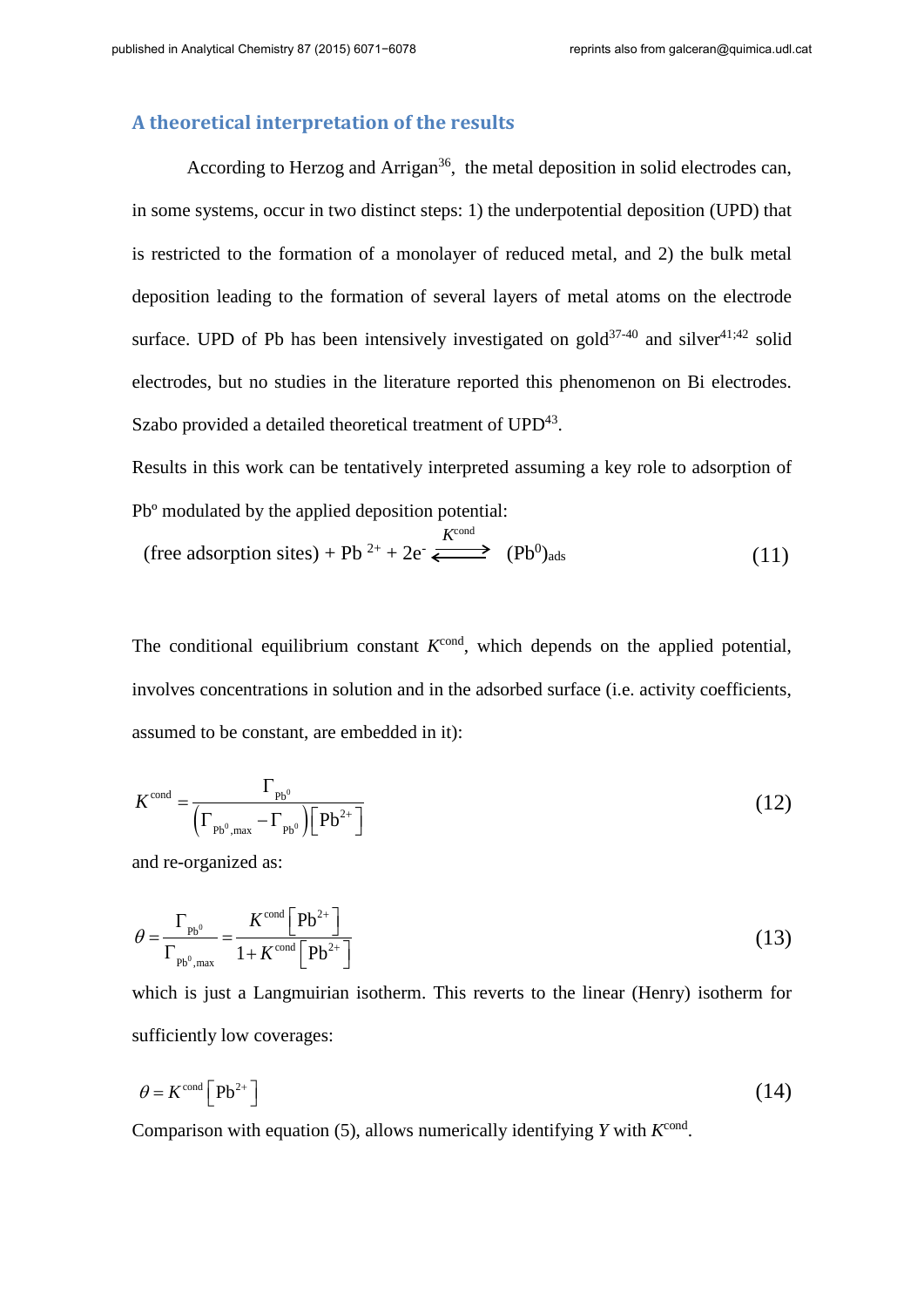In this work, calibration curves were also obtained applying a broader range of deposition potentials, ranging from -0.485 to -0.510 V, corresponding to pre-concentration factors *Y* between 51 and 370, respectively (Figure 3). For gains above *Y*=51 and above a charge of approximately  $0.6 \mu C$ , there is a region A (white zone), where the trajectories do not reach any equilibrium (i.e. increasingly larger charges are obtained for longer deposition times). Values indicated as open markers correspond to a deposition time that would have been sufficiently long as to reach AGNES conditions for lower  $[Pb^{2+}]$  and the same gain. In region B, where  $Y > 51$  and  $Q < 0.6 \mu C$  (dark grey background), the retrieved charge (indicated with solid markers) is proportional to the  $[Pb^{2+}]$ . In region C (pale gray zone, *Y*≤51), the linearity of charge extends to all probed concentrations, even when *Q*>0.6 µC. Probably the limit established for the maximum amount of adsorbed Pbº is related to the nature of the Bi film electrode, in particularly with its area. Future work should further investigate this issue.



Figure 3. Variation of the charge *Q* as a function of the free concentration of lead(II) obtained in NaNO<sub>3</sub> 0.01M, pH 4 and using the following conditions:  $E_1$  of -0.485 (+), -0.495 ( $\bullet$  and  $\lozenge$ ), -0.500 ( $\blacktriangle$  and  $\triangle$ ), -0.505 ( $\blacktriangle$  and  $\Box$ ) and -0.510 ( $\blacktriangle$  and  $\circ$ ) V. The deposition time  $t_1$  used ranged between 200 s and 600 s, depending on the *E*<sup>1</sup> applied. Other experimental conditions are the same as in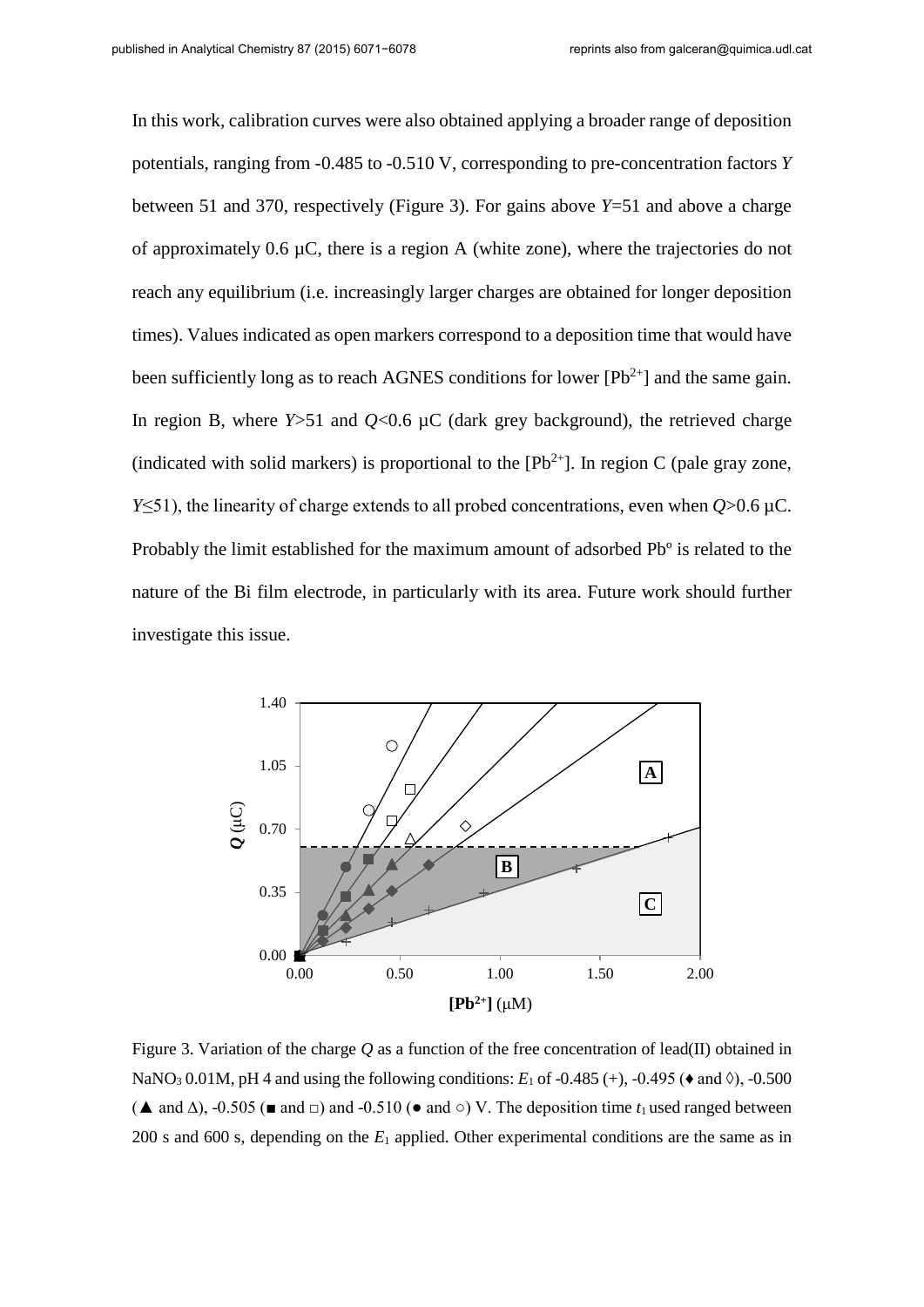Figure 1. The regions correspond to: (A) bulk deposition of  $Pb^0$ , (B) linear regime below the threshold (represented by ---) and (C) linear regime even above threshold.

A possible interpretation of the regions follows:

Region A: runaway deposition (white zone). We could attribute the lack of AGNES equilibrium (i.e. open markers in Fig 3) to the formation of solid-phase bulk Pb<sup>o</sup> on top of relatively densely packed atoms of adsorbed Pbº above a certain threshold coverage (horizontal dashed line).

Region B: There is adsorptive deposition under the Henry regime, so linearity holds (dark grey background). This is confirmed once more by the value of  $(6.11\pm0.48)\times10^3$  C M<sup>-1</sup> obtained for the average  $\eta_{\theta}$  (in agreement with the value mentioned in section 4.2). We can work with AGNES as usual (i.e. exploiting eqn. (9)). But, if we overcome the coverage threshold (corresponding to entering into region A), then multi-layer deposition starts to occur (runaway deposition) and equilibrium is no longer attained.

Region C: For very low gains (pale grey zone), the deposition potential is less negative and it is not able to trigger bulk deposition, so the linear regime extends beyond the threshold  $(Q<0.6 \mu C)$  in this experiment) because of UPD. AGNES can be applied as usual, although some bending (e.g. following Langmuir isotherm) is expected (but, so far, not seen) when saturation of the electrode surface was approached.

Figure 3 indicates that the interval of linearity between the charge and the concentration of the free Pb(II), clearly depends on the gain applied. The use of higher gains produces higher charges, but because bulk deposition phenomenon conditions are reached at *Q*~0.60 μC, the upper limit of linearity is compromised. For the highest gain, *Y*= 370, it is not possible to work with concentrations of free Pb(II) above 230 nM and the window of linearity varies from the LOD of 6 nM to that value. When lower gains are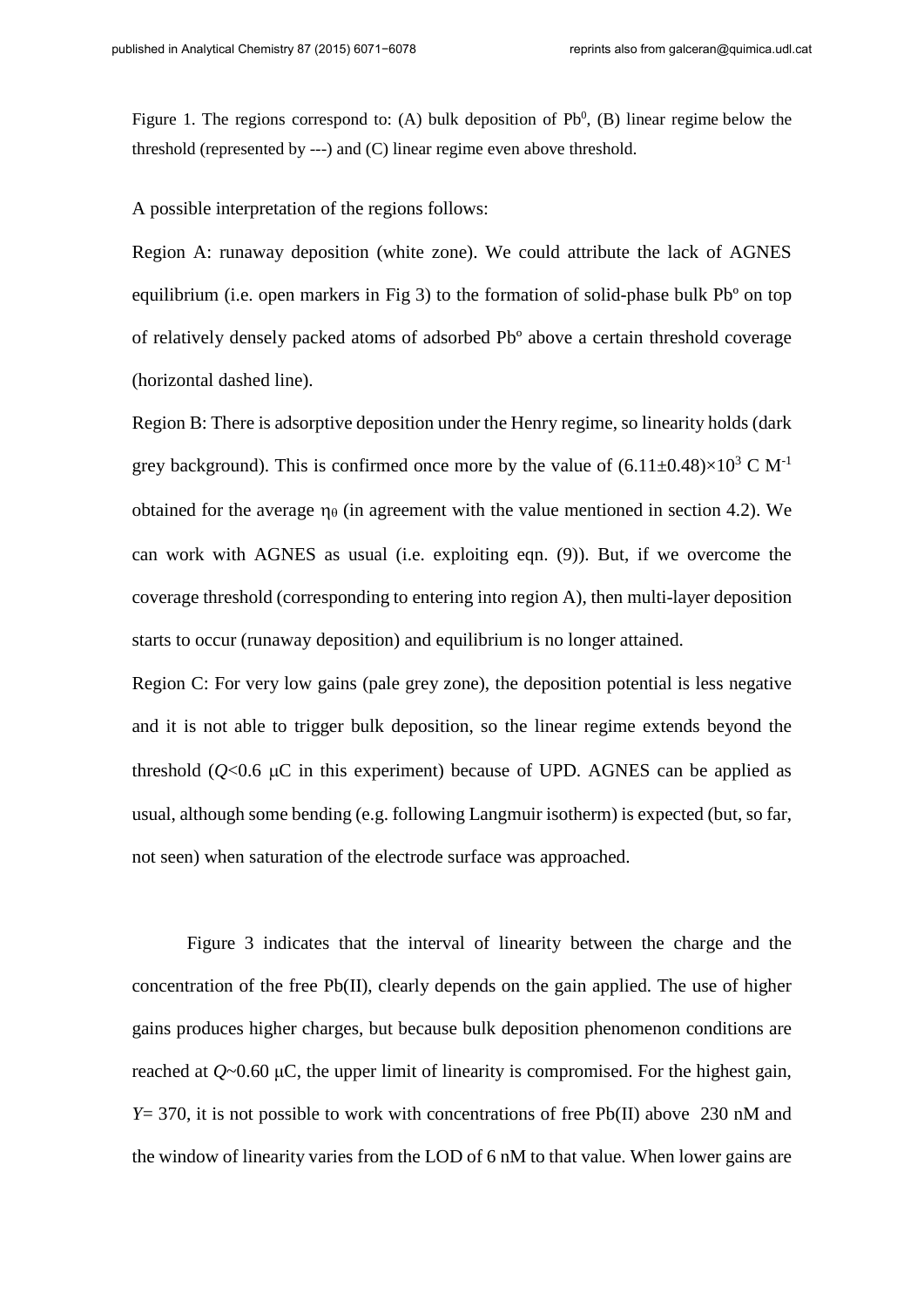applied, the upper limit of linearity increases, but because higher detection limits are attained, the lower limit of linearity also increases. For example for *Y*= 185 the workable concentration range will be between 11 and 600 nM. For very low gains, such as *Y*=51, bulk deposition was not observed (in the probed concentration range) and in this case, just the lower limit of linearity is affected, corresponding to the LOD of 34 nM.

#### **Speciation results**

The knowledge of the free metal concentration in equilibrium in a system containing complex species leads to the computation of the stability constant via:

$$
K' = \frac{c_{\text{T},\text{Pb}}}{\left[\text{Pb}^{2+}\right]} - 1\tag{15}
$$

For each speciation assay and before adding the ligand polystyrene sulfonate (PSS) or iminodiacetate (IDA), a calibration experiment was performed in NaNO<sub>3</sub> solutions (at the ionic strength and pH to be used in the speciation experiment) with total concentrations of Pb(II) ranging from  $1.25 \times 10^{-7}$  to  $5.0 \times 10^{-7}$  M. The deposition potential and, thus, the gain used in the calibration was the same as in the speciation experiments (details in sections 4.4.1 and 4.4.2). The charge obtained was then plotted as a function of the free concentration of Pb(II) computed with visual MINTEQ ( $Q$  vs  $[Pb^{2+}]$ ), allowing the determination of the product  $Y_{\eta\theta}$  (required for eqn. (9)).

#### **Pb(II)-PSS system**

AGNES-SCP experiments at Bi film electrode with Pb(II) in the presence of different concentrations of PSS  $(M_w=4 \text{ KDa})$  were performed in NaNO<sub>3</sub> 0.01 M medium at pH 4 and for a total concentration of Pb(II) of  $5\times10^{-7}$  M. The measurements were performed using two different deposition potentials *E*1: -0.495 V for *t*<sup>1</sup> of 210 s and -0.505 V for *t*<sup>1</sup> of 240 s. The results obtained for the experimental stability constant *K*' calculated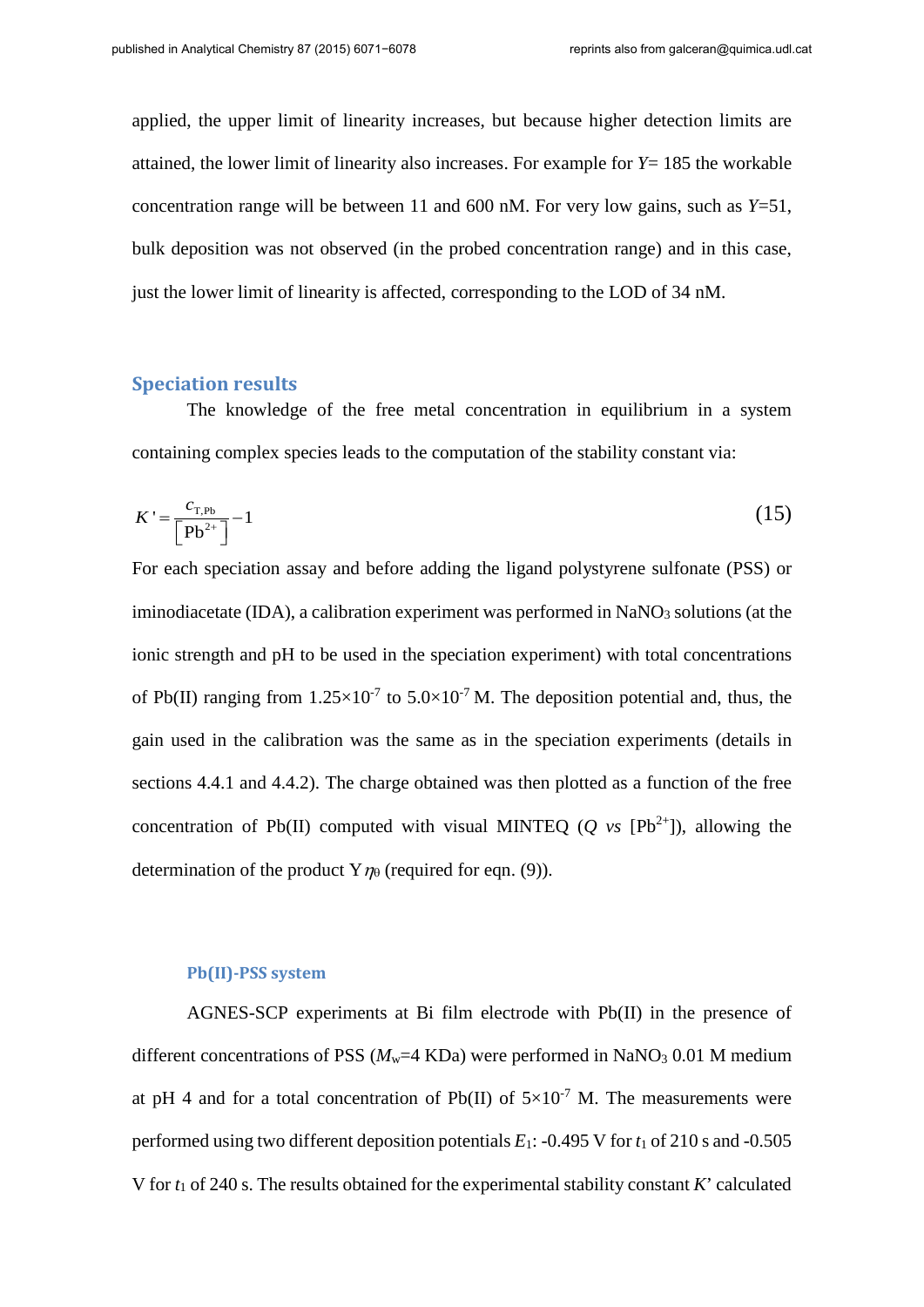by means of eqn. (15), were compared with those obtained by AGNES-SCP at Hg film electrodes (Table 2). The Hg film electrode (thickness of 28 nm) was prepared following the procedure described by Rocha *el al.*<sup>30</sup>. AGNES parameters were:  $E_1 = -0.460$  V for  $t_1$ of 210 and 300 s.

The  $K'$  values obtained from the free concentration of lead(II) in the Pb(II)-PSS system and for all the concentrations of ligand used are identical, within the experimental error, at both Bi and Hg film electrodes. Additionally, the *K*´ values increase linearly with the concentration of PSS at Bi ( $slope=1.17\times10^{-6}$  and  $r=0.998$ ) and Hg ( $slope=1.24\times10^{-6}$ ) and *r*=0.997) film electrodes.

Table 2. Stability constant *K*' and free concentration of lead(II),  $[Pb^{2+}]$ , obtained for the interaction of 5.0×10<sup>-7</sup> M of Pb(II) with different total concentration of PSS ( $c_{\text{TL}}$ ) at both Bi and Hg film electrodes. The experiments were performed in  $0.01$  M NaNO<sub>3</sub> at pH 4.

|                      | Pb-PSS $\overline{(4KDa)}$ |                 |                            |                 |  |
|----------------------|----------------------------|-----------------|----------------------------|-----------------|--|
|                      | Bi film                    |                 | Hg film                    |                 |  |
| $c_{T,L}$ (M)        | $[Pb^{2+}]$ (nM)           | $K$ AGNES       | $[Pb^{2+}]\overline{(nM)}$ | $K$ agnes       |  |
| $5.0\times10^{-5}$   | $63.6 \pm 1.9$             | $6.68 \pm 0.33$ | $60.0 \pm 2.6$             | $7.41 \pm 0.38$ |  |
| $7.5 \times 10^{-5}$ | $47.6 \pm 3.4$             | $9.54 \pm 0.72$ | $43.1 \pm 0.1$             | $10.7 \pm 0.1$  |  |
| $9.9\times10^{-5}$   | $35.3 \pm 1.3$             | $13.0 \pm 0.6$  | $34.2 \pm 1.3$             | $13.7 \pm 0.6$  |  |
| $2.0\times10^{-4}$   | $20.4 \pm 0.6$             | $23.3 \pm 0.7$  | $19.6 \pm 0.8$             | $24.8 \pm 1.1$  |  |

#### **Pb(II)-IDA system**

The experiments with Pb(II) in the presence of IDA were conducted at pH 6 and in 0.1 M NaNO<sub>3</sub> media. The deposition potentials  $E_1$  and the time  $t_1$  needed to attain AGNES conditions were optimized (see section S4 of the supporting information). The measurements were performed using two different deposition potentials *E*1: -0.520 V for *t*1 of 210 and 240s and -0.525 V for *t*1 of 240s and 300 s. Table 3 shows the values of the stability constant  $K'$  and free concentration of lead(II) obtained by AGNES-SCP at Bi film electrodes.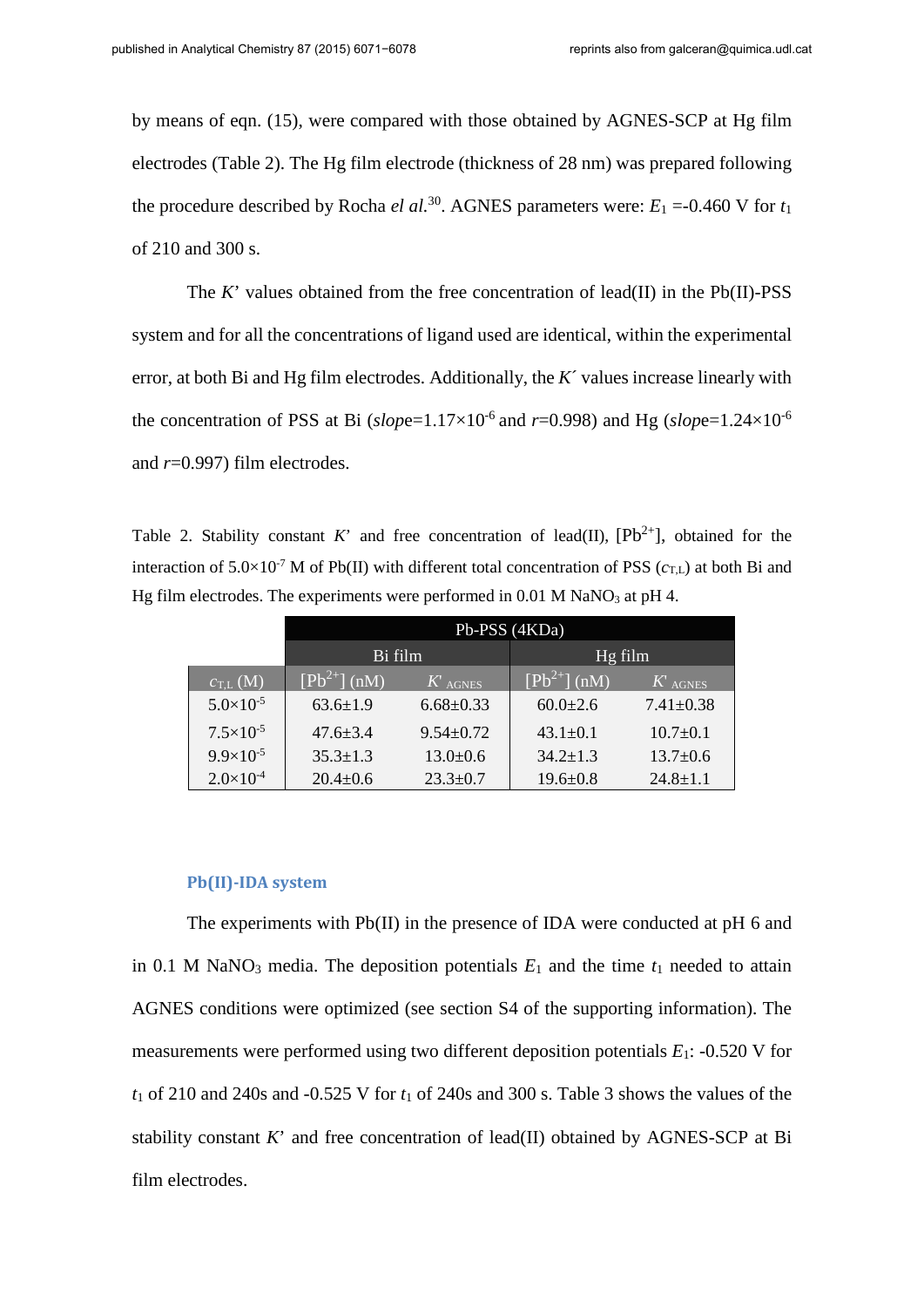Table 3. Stability constant *K*' and free concentration of lead(II)  $[Pb^{2+}]$  obtained by AGNES-SCP at Bi film electrode for Pb(II)-IDA system and using different total concentrations of IDA  $(c_{T,L})$ . The experiments were performed in  $0.01$  M NaNO<sub>3</sub> at pH 6 and for a total concentration of Pb(II) of  $5.0 \times 10^{-7}$  M. Additionally the theoretical *K*' and obtained by SSCP at Bi film electrode<sup>28</sup> are also provided.

| $Pb$ -IDA            |                   |                 |                        |                            |  |  |
|----------------------|-------------------|-----------------|------------------------|----------------------------|--|--|
| $c_{\text{L}}$ (M)   | $[Pb^{2+}]$ (uM)  | $K$ AGNES       | $K$ sscp               | $K$ <sup>Theoretical</sup> |  |  |
| $9.6 \times 10^{-5}$ | $0.188 \pm 0.035$ | $1.72 \pm 0.58$ | $1.34(1.00-1.74)$      | 1.59                       |  |  |
| $1.9\times10^{-4}$   | $0.111 \pm 0.011$ | $3.47 \pm 0.38$ | $2.98(2.40-3.65)$      | 3.15                       |  |  |
| $2.9\times10^{-4}$   | $0.084 \pm 0.003$ | $4.84 \pm 0.20$ | 4.70 $(3.46 - 5.09)^*$ | $4.7^*$                    |  |  |

\*The values obtained for *K*' of Pb(II)-IDA were obtained using a ligand concentration of  $2.8 \times 10^{-4}$  M.

These values obtained for *K*' were compared with those computed from SSCP curves at Bi film electrodes under identical experimental conditions<sup>28</sup> and also with the theoretical values calculated using log  $(K/M^{-1})$ =7.45 and a deprotonation degree  $\alpha_{\text{pH6}}$ =5.88×10<sup>-4</sup> (values reported in the literature<sup>44</sup>). Within the experimental error, there is a good agreement between the measured values by both AGNES-SCP and SSCP techniques, but the values obtained tend to be slightly higher at Bi film electrodes.

## **CONCLUSIONS**

The pre-plated Bi film electrode was successfully implemented in speciation analysis of the free concentration of Pb(II) in aqueous samples by AGNES. The measured charge *Q* increases linearly with the free concentration of Pb(II) and the interval of linearity is highly dependent on the gain *Y* applied, and it breaks at an approximate constant *Q* value. This could be attributed to the lack of AGNES equilibrium, resulting from the formation of solid-phase bulk Pbº on top of relatively close atoms of adsorbed Pbº for a certain fixed coverage. The good sensitivity, stability and the lower LOD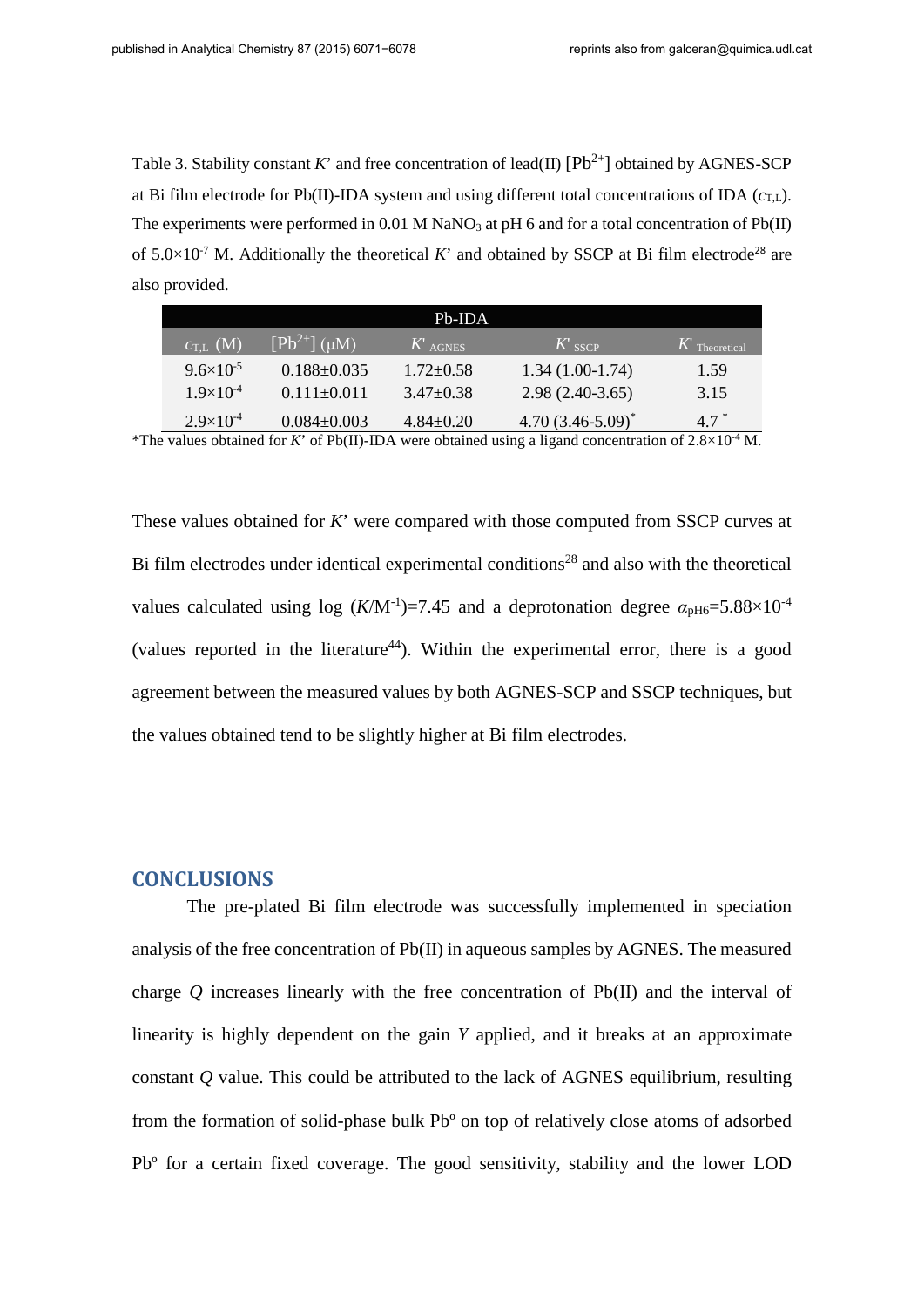obtained with Bi film electrodes demonstrate its potentialities to perform speciation analysis by AGNES, making it an excellent and green alternative to the conventional mercury electrodes.

 Further work is needed to extend the use of AGNES with Bi film electrodes to other metal ions, such as cadmium and zinc, understand the effect of the structure of the Bi film on the performance of the electrode and the presence of interferences (e.g. other metals, such as copper).

#### **Acknowledgments**

The authors thank MSc. Nuno G. Alves, Ana M. Rosa da Costa and José A. Moreira for the synthesis of polystyrene sulfonate polymer. This work is supported by Portuguese funding through Fundação para a Ciência e a Tecnologia (FCTANR/AAG-MAA/0065/2012), Faculdade de Ciências e Tecnologia (Pest-OE/EQB/LA0023/2013 and PEst-OE/QUI/UI4023/2014) and by the Spanish Ministry of Science (projects CTM2012-39183 and CTM2013-48967). L.S. Rocha also thanks FCT project FCTANR/AAG-MAA/0065/2012 for her grant.

## **Supporting Information for Publication**

This information is available free of charge via the Internet at [http://pubs.acs.org/.](http://pubs.acs.org/) The following studies were included in the supporting information: the study of the stripping regime, SSCP curves of  $Pb(II)$  obtained with Bi-FE in 0.01 M NaNO<sub>3</sub> media, the Nernstian behaviour of the charge  $Q$  with the gain  $Y$ , the trajectories  $Q$  vs  $t_1$  and calibrations curves of Pb(II) in 0.1 M NaNO<sub>3</sub> media. These studies will be a complement to the results presented in the manuscript.

#### **REFERENCES**

(1) Buffle, J. Complexation Reactions in Aquatic Systems. An Analytical Approach.*,* Ellis Horwood Limited: Chichester, 1988.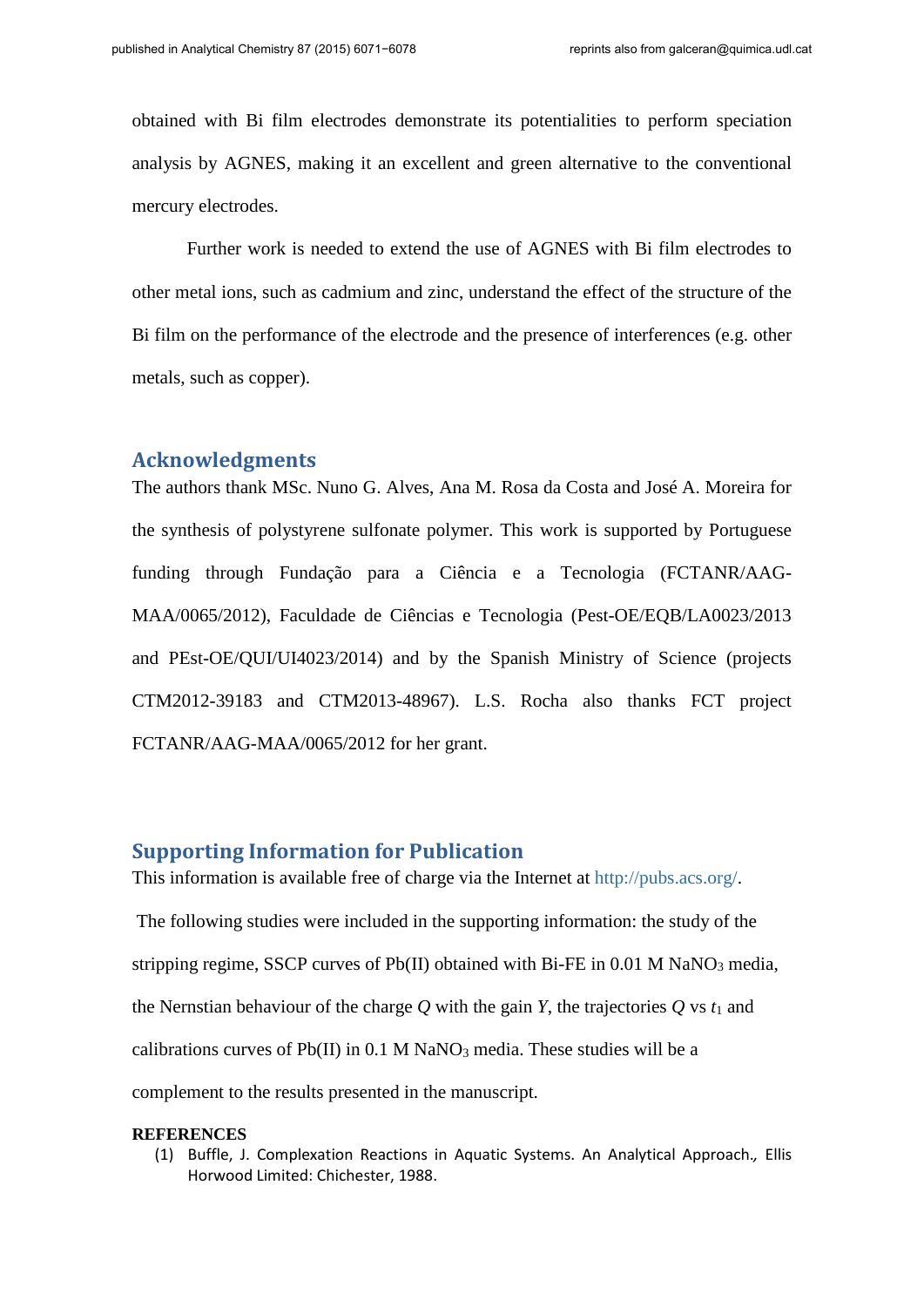- (2) Pesavento, M.; Alberti, G.; Biesuz, R. *Anal.Chim.Acta* **2009,** *631*, 129-41.
- (3) Kalis, E. J. J.; Weng, L. P.; Temminghoff, E. J. M.; van Riemsdijk, W. H. *Anal.Chem.* **2007,** *79*, 1555-63.
- (4) Chito, D.; Weng, L.; Galceran, J.; Companys, E.; Puy, J.; van Riemsdijk, W. H.; van Leeuwen, H. P. *Sci.Total Envir.* **2012,** *421-422*, 238-44.
- (5) Noel, S.; Tercier-Waeber, M. L.; Lin, L.; Buffle, J.; Guenat, O.; Koudelka-Hep, M. *Electroanal.* **2006,** *18*, 2061-69.
- (6) Parthasarathy, N.; Buffle, J. *Anal.Chim.Acta* **1994,** *284*, 649-59.
- (7) Tomaszewski, L.; Buffle, J.; Galceran, J. *Anal.Chem.* **2003,** *75*, 893-900.
- (8) Buhlmann, P.; Pretsch, E.; Bakker, E. *Chem.Rev.* **1998,** *98*, 1593-687.
- (9) Serrano, N.; Díaz-Cruz, J. M.; Ariño, C.; Esteban, M.; Puy, J.; Companys, E.; Galceran, J.; Cecilia, J. *J.Electroanal.Chem.* **2007,** *600*, 275-84.
- (10) Galceran, J.; Companys, E.; Puy, J.; Cecília, J.; Garcés, J. L. *J.Electroanal.Chem.* **2004,** *566*, 95-109.
- (11) Companys, E.; Puy, J.; Galceran, J. *Environ.Chem.* **2007,** *4*, 347-54.
- (12) Galceran, J.; Huidobro, C.; Companys, E.; Alberti, G. *Talanta* **2007,** *71*, 1795-803.
- (13) Zavarise, F.; Companys, E.; Galceran, J.; Alberti, G.; Profumo, A. *Anal.Bioanal.Chem.* **2010,** *397*, 389-94.
- (14) Diaz-de-Alba, M.; Galindo-Riano, M. D.; Pinheiro, J. P. *Environ.Chem.* **2014,** *11*, 137-49.
- (15) Galceran, J.; Lao, M.; David, C.; Companys, E.; Rey-Castro, C.; Salvador, J.; Puy, J. *J.Electroanal.Chem.* **2014,** *722-723*, 110-18.
- (16) Parat, C.; Authier, L.; Aguilar, D.; Companys, E.; Puy, J.; Galceran, J.; Potin-Gautier, M. *Analyst.* **2011,** *136*, 4337-43.
- (17) Domingos, R. F.; Huidobro, C.; Companys, E.; Galceran, J.; Puy, J.; Pinheiro, J. P. *J.Electroanal.Chem.* **2008,** *617*, 141-48.
- (18) Huidobro, C.; Companys, E.; Puy, J.; Galceran, J.; Pinheiro, J. P. *J.Electroanal.Chem.* **2007,** *606*, 134-40.
- (19) Rocha, L. S.; Companys, E.; Galceran, J.; Carapuca, H. M.; Pinheiro, J. P. *Talanta* **2010,** *80*, 1881-87.
- (20) Aguilar, D.; Galceran, J.; Companys, E.; Puy, J.; Parat, C.; Authier, L.; Potin-Gautier, M. *Phys.Chem.Chem.Phys.* **2013,** *15*, 17510-21.
- (21) Parat, C.; Aguilar, D.; Authier, L.; Potin-Gautier, M.; Companys, E.; Puy, J.; Galceran, J. *Electroanal.* **2011,** *23*, 619-27.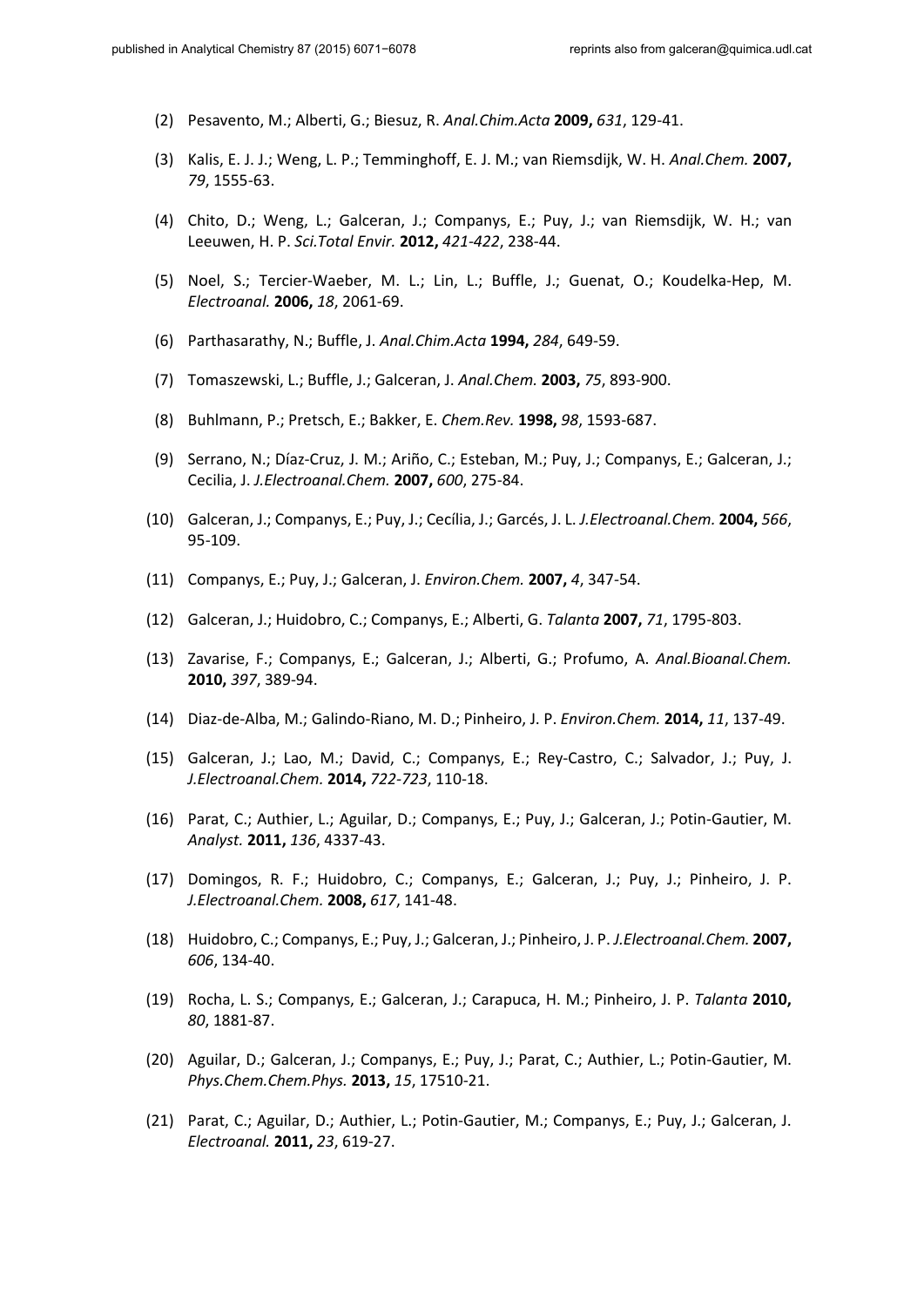(22) Parat, C., Authier, L., Castetbon, A., Aguilar, D., Companys, E., Puy, J., Galceran, J., and Potin-Gautier, M. Free Zn2+ determination in natural freshwater of the Pyrenees: towards on-site measurements with AGNES. Environmental Chemistry . 2014.

Ref Type: In Press

- (23) Economou, A. *Trac-Trend Anal Chem* **2005,** *24*, 334-40.
- (24) Serrano, N.; Alberich, A.; Diaz-Cruz, J. M.; Arino, C.; Esteban, M. *Trac-Trend Anal Chem* **2013,** *46*, 15-29.
- (25) Svancara, I.; Prior, C.; Hocevar, S. B.; Wang, J. *Electroanal.* **2010,** *22*, 1405-20.
- (26) Wang, J. *Electroanal.* **2005,** *17*, 1341-46.
- (27) Rocha, L. S.; Pereira, E.; Duarte, A. C.; Pinheiro, J. P. *Electroanal.* **2011,** *23*, 1891-900.
- (28) Pinheiro, J. P.; Rocha, L. S.; Goveia, D.; Town, R. M. *Environ.Chem.* **2014,** *11*, 150-57.
- (29) Barsbay, M.; Guven, O.; Davis, T. P.; Barner-Kowollik, C.; Barner, L. *Polymer* **2009,** *50*, 973-82.
- (30) Rocha, L. S., Botero, W. G., Alves, N., Moreira, J., Costa, A. M. R., and Pinheiro, J. P. Ligand size polydispersity effect on SSCP signal. Electrochimica Acta . 2015.

Ref Type: In Press

- (31) Monterroso, S. C. C.; Carapuca, H. M.; Duarte, A. C. *Electroanal.* **2003,** *15*, 1878-83.
- (32) Kong, D. D.; Chen, Y. M.; Wan, P. Y.; Liu, S. Y.; Khan, Z. U.; Men, B. *Electrochim.Acta.* **2014,** *125*, 573-79.
- (33) Bard, A. J.; Faulkner, L. R. Electrochemical Methods. Fundamentals and Applications.*,*  Second edition ed.; John Wiley & Sons, Inc.: New York, 2001.
- (34) Taguchi, S.; Kondo, M.; Mori, H.; Aramata, A. *Electrochim.Acta.* **2013,** *111*, 642-55.
- (35) Galceran, J.; Chito, D.; Martinez-Micaelo, N.; Companys, E.; David, C.; Puy, J. *J.Electroanal.Chem.* **2010,** *638*, 131-42.
- (36) Herzog, G.; Arrigan, D. W. M. *Trac-Trend Anal Chem* **2005,** *24*, 208-17.
- (37) Kirowa-Eisner, E.; Bonfil, Y.; Tzur, D.; Gileadi, E. *J.Electroanal.Chem.* **2003,** *552*, 171-83.
- (38) Hamelin, A.; Lipkowski, J. *J.Electroanal.Chem.* **1984,** *171*, 317-30.
- (39) Vicente, V. A.; Bruckenstein, S. *Anal.Chem.* **1973,** *45*, 2036-43.
- (40) Motheo, A. J.; Gonzalez, E. R.; Tremilliosi, G.; Rakotondrainibe, A.; Leger, J. M.; Beden, B.; Lamy, C. *J.Brazil.Chem.Soc.* **1998,** *9*, 31-38.
- (41) Brand, M.; Eshkenazi, I.; Kirowa-Eisner, E. *Anal.Chem.* **1997,** *69*, 4660-64.
- (42) Bort, H.; Juttner, K.; Lorenz, W. J.; Schmidt, E. *J.Electroanal.Chem.* **1978,** *90*, 413-24.
- (43) Szabo, S. *Int.Rev.Phys.Chem.* **1991,** *10*, 207-48.